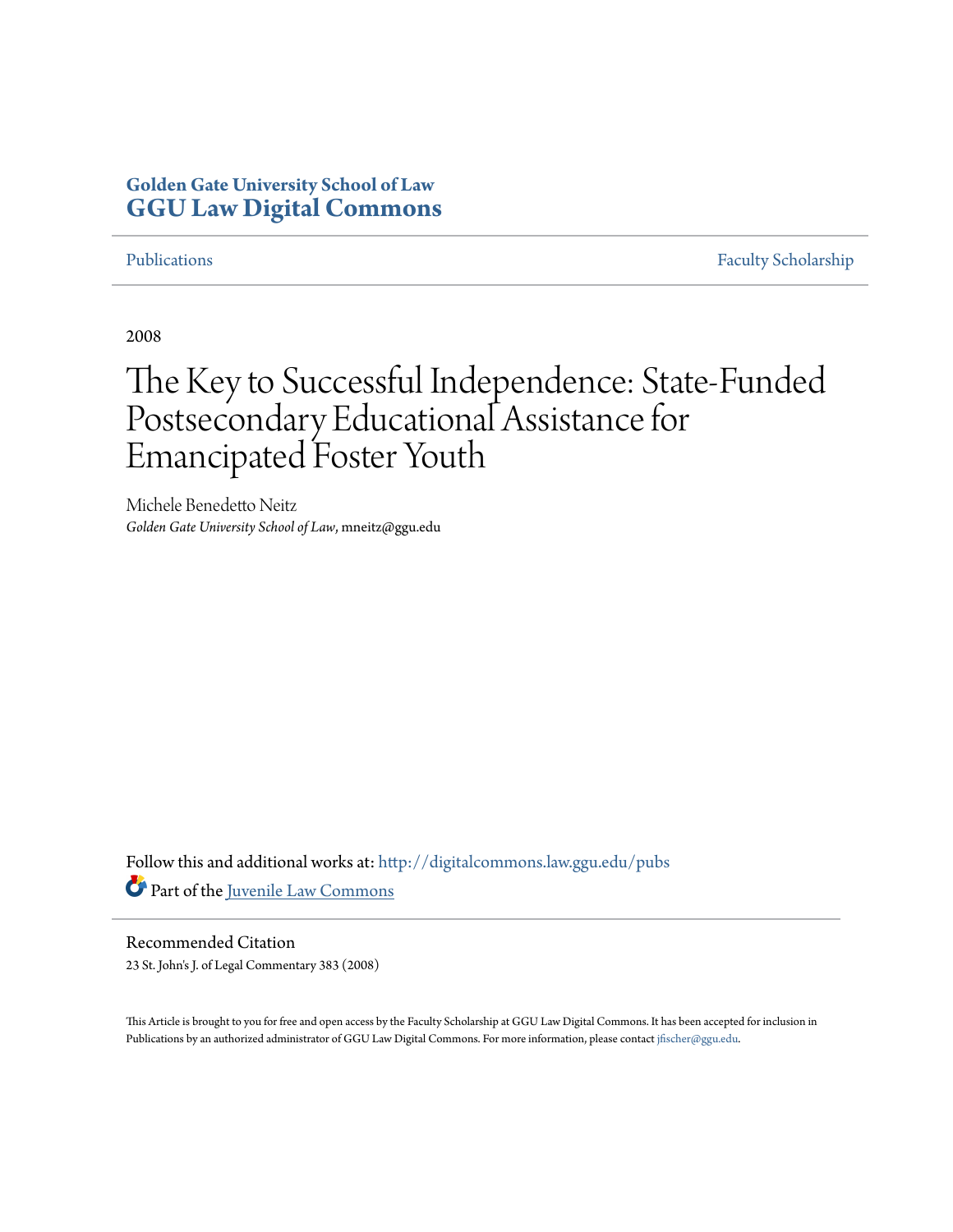# **CHILD ADVOCACY CLINIC SYMPOSIUM: NO PLACE TO LIVE: THE HOUSING CRISIS FACING YOUTH AGING-OUT OF FOSTER CARE**

# **THE KEY TO SUCCESSFUL INDEPENDENCE: STATE-FUNDED POST-SECONDARY EDUCATIONAL ASSISTANCE FOR EMANCIPATED FOSTER YOUTH**

#### MICHELE M. BENEDETTO\*

#### **INTRODUCTION**

A quote etched in the marble facade of the Boston Public Library epitomizes the American ideal of public education: "The Commonwealth Requires the Education of the People as the Safeguard of Order and Liberty."1 State-funded education is not

383

<sup>\*</sup> Associate Professor, Golden Gate University School of Law. J.D., New York University School of Law. I thank Professor Eric Christiansen, Professor Erik Pitchal, and Richard Hooks Wayman for helpful comments on earlier drafts. I am particularly grateful to Julie Mercer for her invaluable research assistance. This article is dedicated to Jeff Neitz.

<sup>1</sup> JAY D. SCRIBNER & DONALD H. LAYTON, THE STUDY OF EDUCATIONAL POLITICS: THE 1994 COMMEMORATIVE YEARBOOK OF THE POLITICS OF EDUCATION ASSOCIATION (1969– 1994) 9 (The Falmer Press 1995).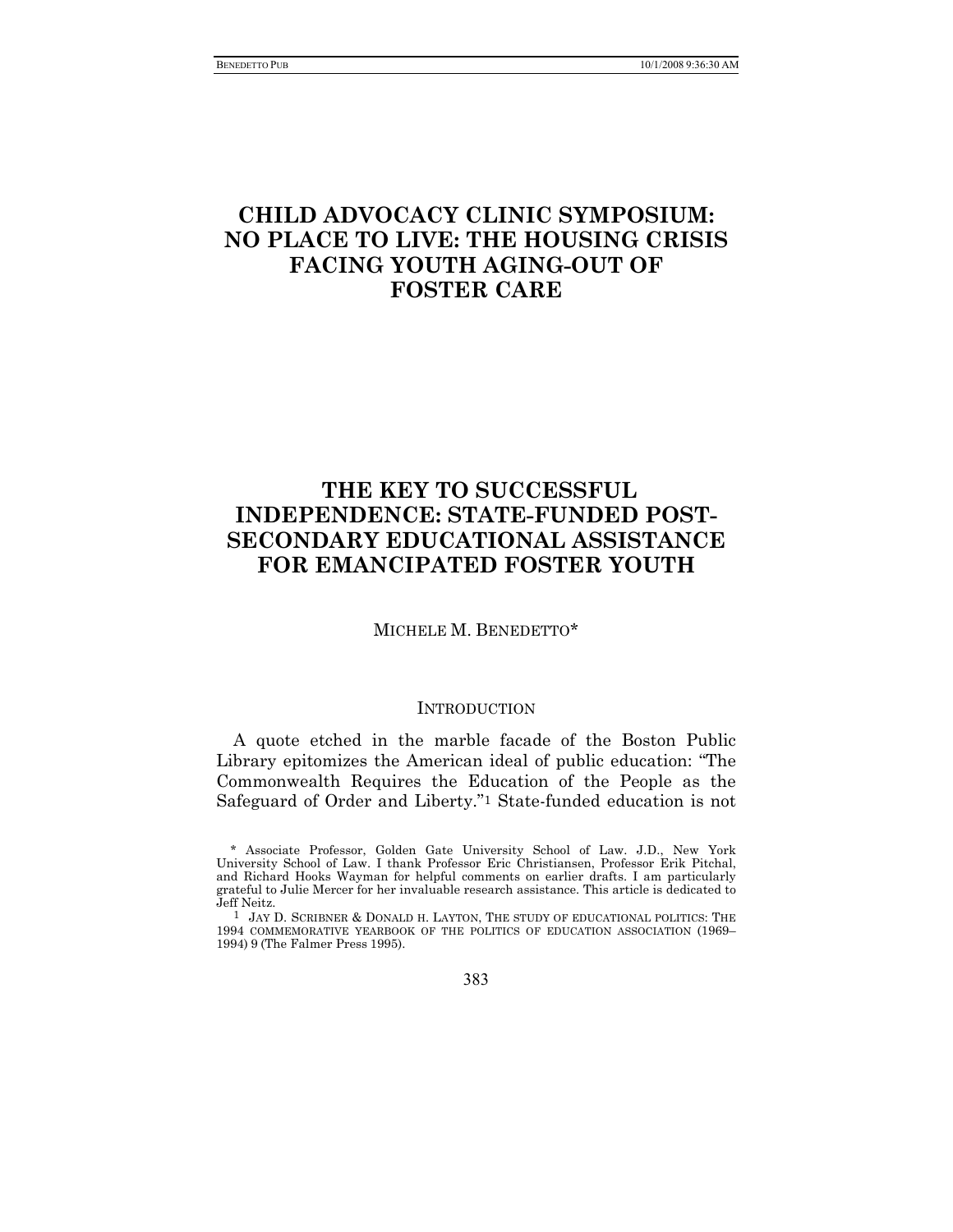a novel concept; indeed, the New England colonies of Massachusetts and Connecticut created forms of public education in the 1600's.2 In the modern era, every American state provides free elementary and secondary education for its children.3

The education ideal may remain constant, but the "concept of what is a necessary education has changed considerably in recent years."4 Whereas once a high school degree was enough to prepare a youth for successful adulthood, this level of education no longer provides assurance that a young adult will become selfsufficient.5 In today's world, post-secondary educational or vocational opportunities are necessary to ensure long-term successful independent living. Studies repeatedly demonstrate that persons with higher education reach correspondingly higher levels of financial stability than high school graduates.6 For example, a person with a university master's degree will earn \$1.3 million more over a lifetime than a high school graduate.7 As higher levels of education become necessary for financial stability, those who cannot obtain such education are at a severe disadvantage. This is especially true for youth aging out of foster care.

As individuals in state custody, children accepted into the foster care system have a substantive due process right to be free from harm. This due process right imposes an affirmative duty

3 *See* Scribner, *supra* note 1, at 7 (illustrating that "[w]ith the advent of compulsory schooling, choice gave way to equity as the dominant public value.... [T]he decision to expand (demand) school-going to everyone seems inevitable in hindsight.").

4 Khalaf v. Khalaf, 58 N.J. 63, 71 (N.J. 1971).

5 *Khalaf*, 58 N.J. at 71. The Supreme Court of New Jersey noted in 1971 that "[w]hile a 'common public school and high school education' may have been sufficient in an earlier time. . .the trend has been towards greater education." *Id*. Expanding the concept of free post-secondary education for all individuals is worthy of examination, but is beyond the scope of this essay.

6 *See, e.g.*, U.S. DEP'T OF COM., ECON. & CENSUS ADMIN., U.S. CENSUS BUREAU, THE BIG PAYOFF: EDUCATIONAL ATTAINMENT AND SYNTHETIC ESTIMATES OF WORK-LIFE EARNINGS [hereinafter COMMERCE REPORT] *available at* http://usgovinfo.about.com/gi/

dynamic/offsite.htm?site=http://www.census.gov/prod/2002pubs/p23%2D210.pdf

(reporting that, on average, people with bachelor's degrees can expect to earn \$2.1 million over a lifetime, which is "about one-third more than workers who did not finish college, and nearly twice as much as workers with a high school diploma.").

7 *Id.*

<sup>2</sup> ELLWOOD PATTERSON CUBBERLEY, READINGS IN PUBLIC EDUCATION IN THE UNITED STATES; A COLLECTION OF SOURCES AND READINGS TO ILLUSTRATE THE HISTORY OF EDUCATIONAL PRACTICE AND PROGRESS IN THE UNITED STATES 15–20 (Houghton Mifflin Company 1934).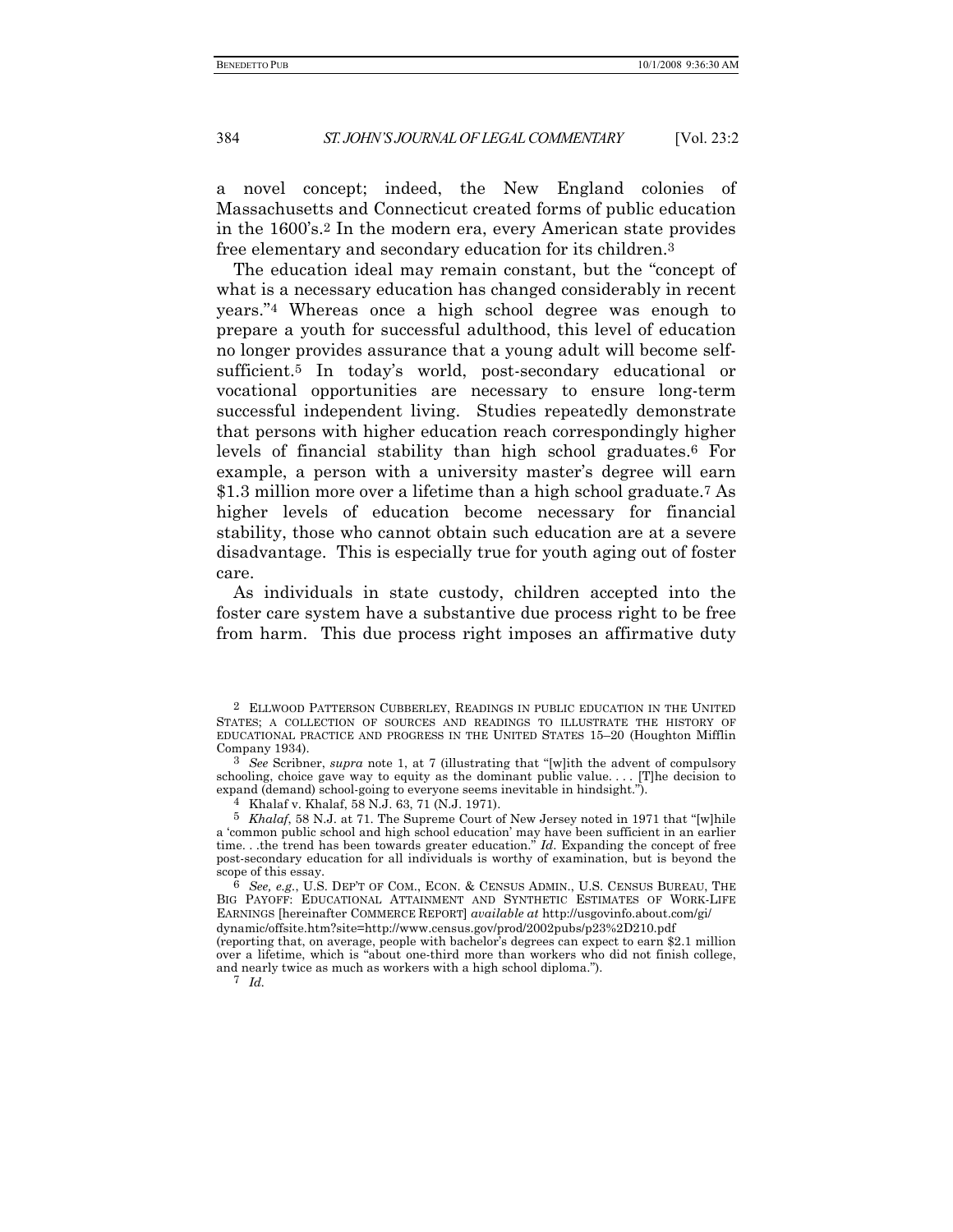on states to protect foster youth8 and properly prepare them for emancipation.9 At the age of eighteen in most jurisdictions, youth emancipate from state custody into adulthood with the hope of successful independence. In reality, a large proportion of public wards actually emancipate into homelessness, unemployment, and incarceration.10

The public is increasingly recognizing the plight of youth aging out of foster care, and state and federal legislatures are responding to the concern. Legislative proposals to delay the age of emancipation might provide immediate relief for some foster youth in need, but this action is a temporary fix. To become selfsufficient adults, former foster youth must have access to higher educational or vocational programs. To succeed in such programs, most foster youth require some sort of financial support after they reach the age of majority.

This essay will therefore examine state funding of postsecondary educational and vocational training programs for youth *after* they emancipate from foster care. Part I will consider the state's responsibility to prepare foster youth for adulthood in light of statistics suggesting that many emancipated youth are not able to be self-sufficient in the "real world." Part II will explore the relationship between higher education and independence, as well as the barriers facing foster youth who wish to attend post-secondary academic or vocational training programs. To identify relevant precedent for state-ordered funding for educational expenses, this section draws an analogy to post-majority support for children of divorce. Many states allow courts to order non-custodial parents to pay for postsecondary education after a youth reaches the age of majority. The same policy justifications underlying such court action for children of divorce, such as the desire to equalize opportunities for children of broken homes, also apply to former foster youth.

<sup>8</sup> *See* Doe v. New York City Dep't of Soc. Servs*.*, 649 F.2d 134, 141–42 (2nd Cir. 1987); *see also* DeShaney v. Winnebago County Dep't of Social Servs*.*, 489 U.S. 189, 200 (1989) (stating that once a person is in state custody, the state has a constitutional "duty to assume some responsibility for [the person's] safety and general well-being.").

<sup>9</sup> For an argument that foster children have a substantive due process right to proper preparation for emancipation into adulthood, *see generally* Michele Benedetto, *An Ounce of Prevention: A Foster Youth's Substantive Due Process Right to Proper Preparation for Emancipation*, 9 U.C. DAVIS J. JUV. L. & POL'Y 381 (2005).

<sup>10</sup> *See infra* Part I.B*.*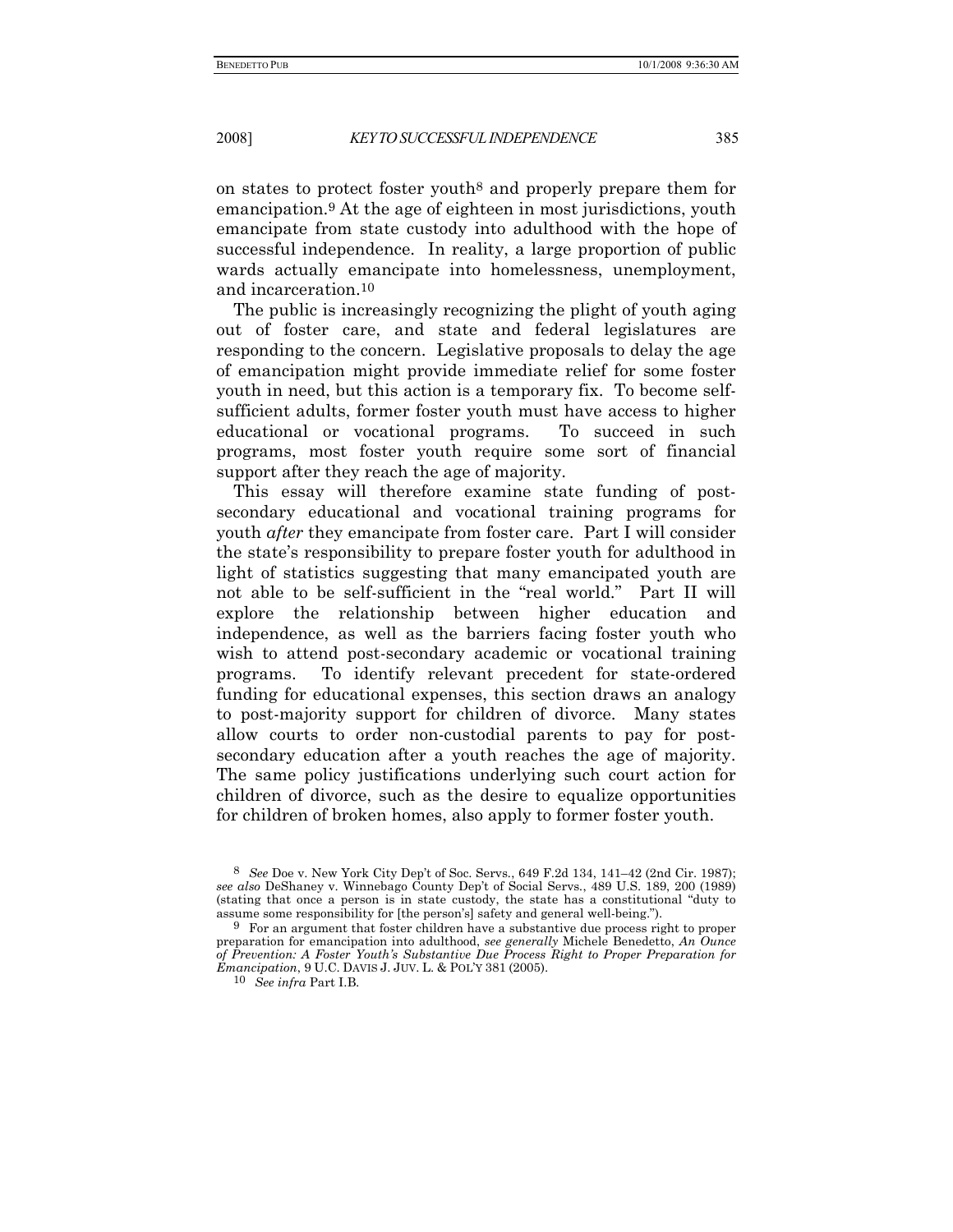Part III then assesses specific ways for states to fund postsecondary educational expenses for former foster youth. Using Massachusetts as a model, Part III proposes state implementation of "Former Foster Youth Educational Assistance Programs" designed to provide grants and tuition waivers to public colleges, universities, and vocational training programs for former foster youth. By giving youth the skills they need to become self-sufficient, Former Foster Youth Educational Assistance Programs will enable states to fulfill their obligations to prepare emancipating youth for adulthood.

### I. STATE RESPONSIBILITY TO PREPARE FOSTER YOUTH FOR ADULTHOOD

When the state accepts a child into foster care, the state assumes a parental role.11 In *DeShaney*, the United States Supreme Court analogized *in dicta* the circumstances of foster youth with incarcerated or institutionalized persons.12 Foster youth "lose the freedom and ability to make choices for themselves, and must rely on the state for basic survival."13 As individuals living in state custody, they have a substantive due process right to be free from harm while under state care.14

This constitutional right includes more than simple protection from physical and emotional harm—foster youth also have a right to basic services. The U.S. District Court for the District of Columbia held that "[t]o the extent that certain services . . . are essential to preventing harm to the children in the District's custody . . . children have a constitutional liberty interest in those services."15 Courts recognize affirmative state duties, such

13 Benedetto, *supra* note 9, at 402–3.

15 LaShawn A. v. Dixon, 762 F. Supp. 959, 993 (D.C. 1991), *aff'd,* 144 F.3d 847 (1998).

<sup>11</sup> Foster youth in state custody "are not other people's children. These are legally our children." Heather Knight, *Aid Urged For Older Foster Kids*, S.F. CHRON., Jan. 17, 2007, at B1.

<sup>12</sup> 489 U.S. at 201 n.9.

<sup>14</sup> Nicini v. Morra, 212 F.3d 798*,* 807. The court emphasized that "[a]fter DeShaney, many of our sister courts of appeals held that foster children have a substantive due process right to be free from harm at the hands of state-regulated foster parents." *Id*. *See*  Meador v. Cabinet for Human Res*.*, 902 F.2d 474, 476 (6th Cir. 1990); Norfleet v. Arkansas Dep't of Human Servs*.*, 989 F.2d 289, 293 (8th Cir. 1993); Yvonne L. v. N.M. Dep't of Human Servs*.*, 959 F.2d 883, 891 (10th Cir. 1992). Federal and state courts are "clearly moving toward the expansion of substantive due process rights" for foster youth. Benedetto, *supra* note 9, at 403. For a more complete analysis of the substantive due process rights of foster children, *see* Benedetto, *supra* note 9.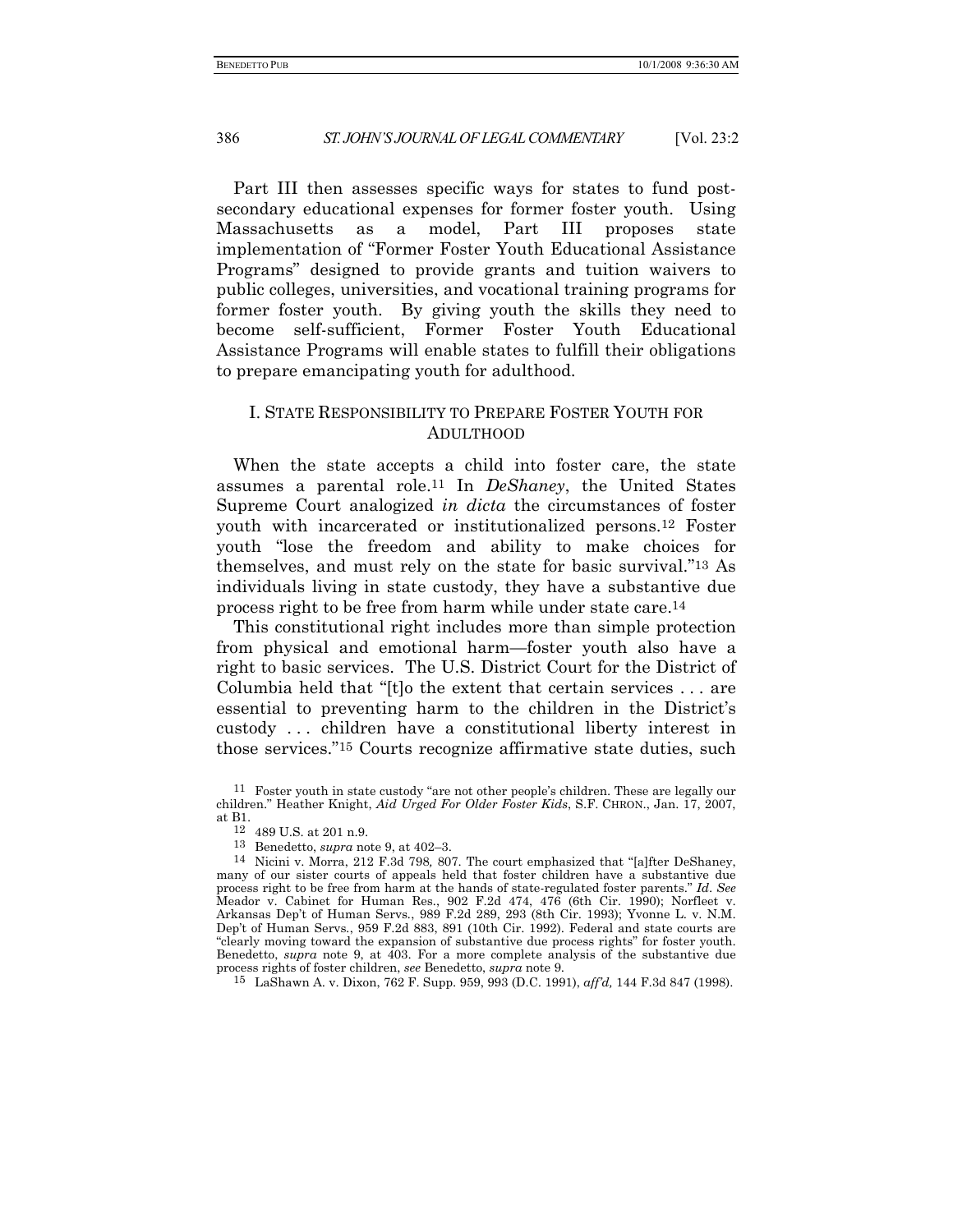as a foster youth's right to appropriate case placement, case planning, and training as necessary to comprise "adequate services to meet the basic needs of the child."16

This author previously discussed the need to include emancipation services as part of a youth's substantive due process right to "adequate services."17 Considering the fact that many foster youth continue to fail to successfully transition into adulthood, emancipation services alone are inadequate. A state's responsibility to prepare a youth for adulthood should include offering access to training or educational opportunities as necessary to succeed as an independent adult. Indeed, current outcomes for former foster youth indicate that lack of such education may have dire consequences.

#### *A. Statistical Outcomes: The Status of Youth Leaving Foster Care*

The troubled status of youth leaving foster care in America is well documented.<sup>18</sup> Approximately 24,000 foster youth "age out" of foster care each year, and this group is disproportionately represented in homeless, incarcerated, unemployed and poorly educated populations.19 The most immediate problem for many of these youth is a lack of stable housing. In a December 2007 study by the Chapin Hall Center for Children, 18% of foster youth in the Midwest emancipated from care reported being homeless at least once since exiting care.<sup>20</sup> In California, the statistics are even worse: 65% of California foster youth emancipate without a place to live.21 Although foster youth make

<sup>16</sup> *See* Braam v. Washington, 81 P.3d 851, 857 (Wash. 2003); *see also* Youngberg v. Romeo, 457 U.S. 307, 318–19 (1982) (noting that a state must provide "minimally adequate or reasonable training to ensure safety" for individual in state custody).

<sup>17</sup> Benedetto, *supra* note 9, at 406 (stating that "[e]mancipation services are . . . necessary for a state to meet the 'basic needs' of a foster youth and to protect that youth from harm, both before and after [a youth enters] the "real world.").

<sup>18</sup> Benedetto, *supra* note 9, at 384–395; Mark E. Courtney, et al., *Midwest Evaluation of the Adult Functioning of Former Foster Youth: Outcomes at Age 21*, CHAPIN HALL CTR. FOR CHILD. AT THE UNIV. OF CHI. (Dec. 2007), *available at* http://www.chapinhall.org/ article\_abstract.aspx?ar=1355&L2=61&L3=130; *see generally* Melinda Atkinson, *Aging* 

*out of Foster Care: Towards A Universal Safety Net for Former Foster Care Youth,* 43 HARV. C.R.-C.L. L. REV. 183 (2007).

<sup>19</sup> Benedetto, *supra* note 9, at 384–395; *see generally* Courtney, *supra* note 18.

<sup>20</sup> Courtney, *supra* note 18, at 15–16 (illustrating that "[o]ver half of the ever homeless young adults had been homeless more than once.").

<sup>21</sup> Melanie Delgado, et al., *Expanding Transitional Services For Emancipated Foster Youth: An Investment in California's Tomorrow*, CHILD.'S ADVOC. INST. (Jan. 2007), *available at* http://www.caichildlaw.org/TransServices/Transitional\_Services\_for\_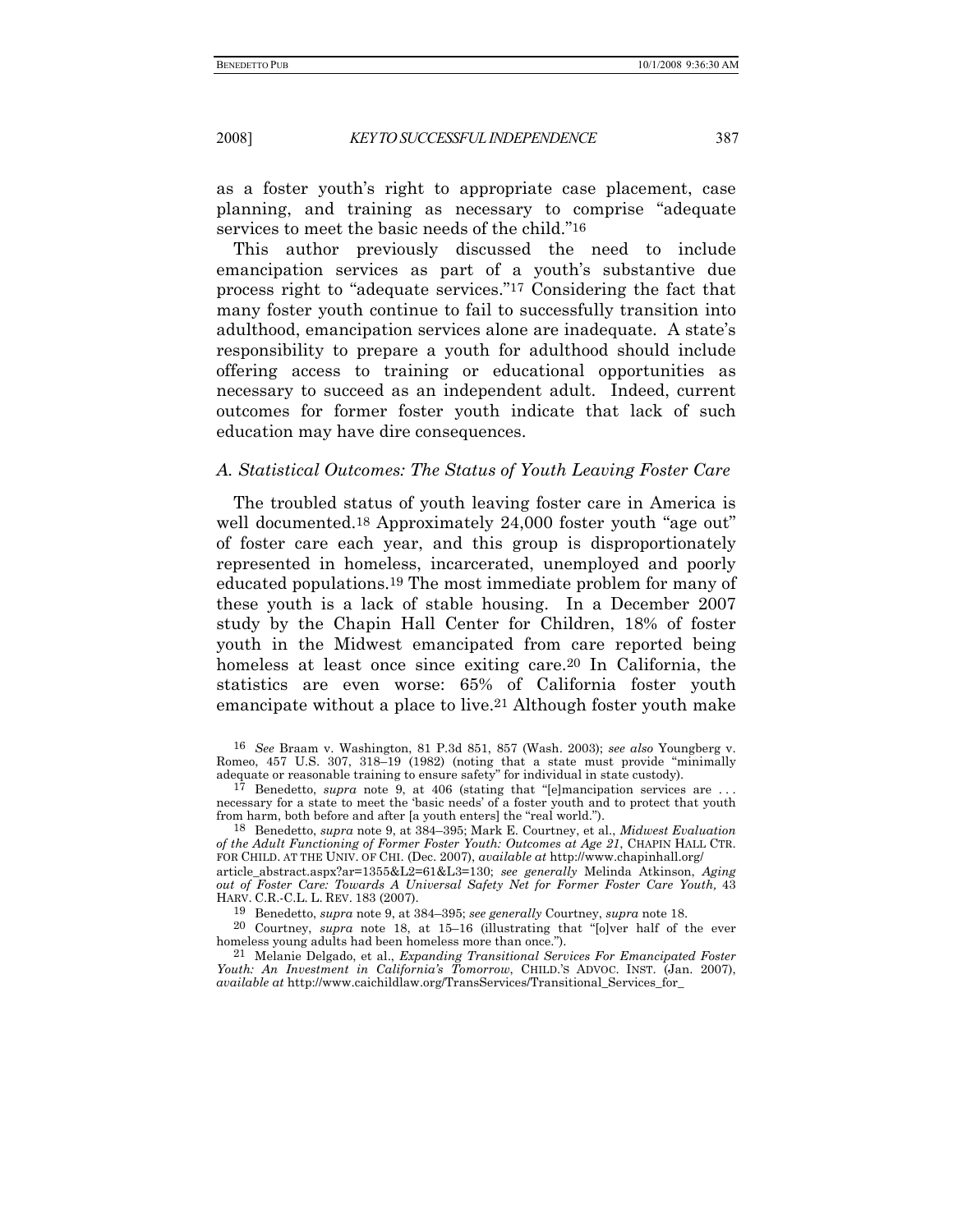up less than 0.3% of the general population, 40% of the individuals in California homeless shelters are former foster youth.22 These numbers are not improving; the number of teenagers who "age out" of foster care without permanent homes has increased 41% since 1998.23

The critical housing problem is exacerbated by the lack of educational opportunities for this population. Nationwide, one report found that only 58% of former foster youth completed high school, compared to 87% of youth in the general population.<sup>24</sup> Other studies report similarly alarming results: Chapin Hall's survey of former foster youth in the Midwest reported that nearly one-quarter of the young adults participating in the study in 2007 did not have a high school diploma, compared with 11% for the general population, and just 2% had obtained even a two-year degree.25

For some foster youth, attaining a high school degree is itself a nearly insurmountable goal. Many foster children in K-12 programs are in dire need of improved educational opportunities, including school stability and assistance with special needs.26 The problem has reached the attention of lawmakers: several members of the federal House of Representatives introduced a resolution in October 2007 acknowledging "the importance of increasing the rate at which foster youth graduate from high school," and expressing "concern that the current high school graduation rate of foster youth is too low."27 On May 19, 2008, a resolution was introduced in Congress to express "the sense of the House of Representatives that youth who age out of foster care should be given special care and attention."28

Legislators, advocates, and other scholars are examining the need for greater public investment to assist foster youth to

23 Christine Vestal, *States Trying to Extend Foster-Care Benefits*, STATELINE.ORG, Aug. 23, 2007, http://www.stateline.org/live/details/story?contentId=234381.

25 Courtney, *supra* note 18, at 26.

26 *See generally* Judith M. Gerber & Sheryl Dicker, *Children Adrift: Addressing the Educational Needs of New York's Foster Children*, 69 ALB. L. REV. 1 (2005).

27 H.R. Res. 733, 110th Cong. (2007).

28 H.R. Res. 1208, 110th Cong. (2008).

Emancipated\_Foster\_Youth.FinalReport.pdf.

<sup>22</sup> *Id.* at i; *see* Knight, *supra* note 11.

<sup>24</sup> Vestal, *supra* note 23; *see* Atkinson*, supra* note 18, at 192 (emphasizing that "[f]ormer foster care youths continue to suffer from disproportionately low academic achievement.").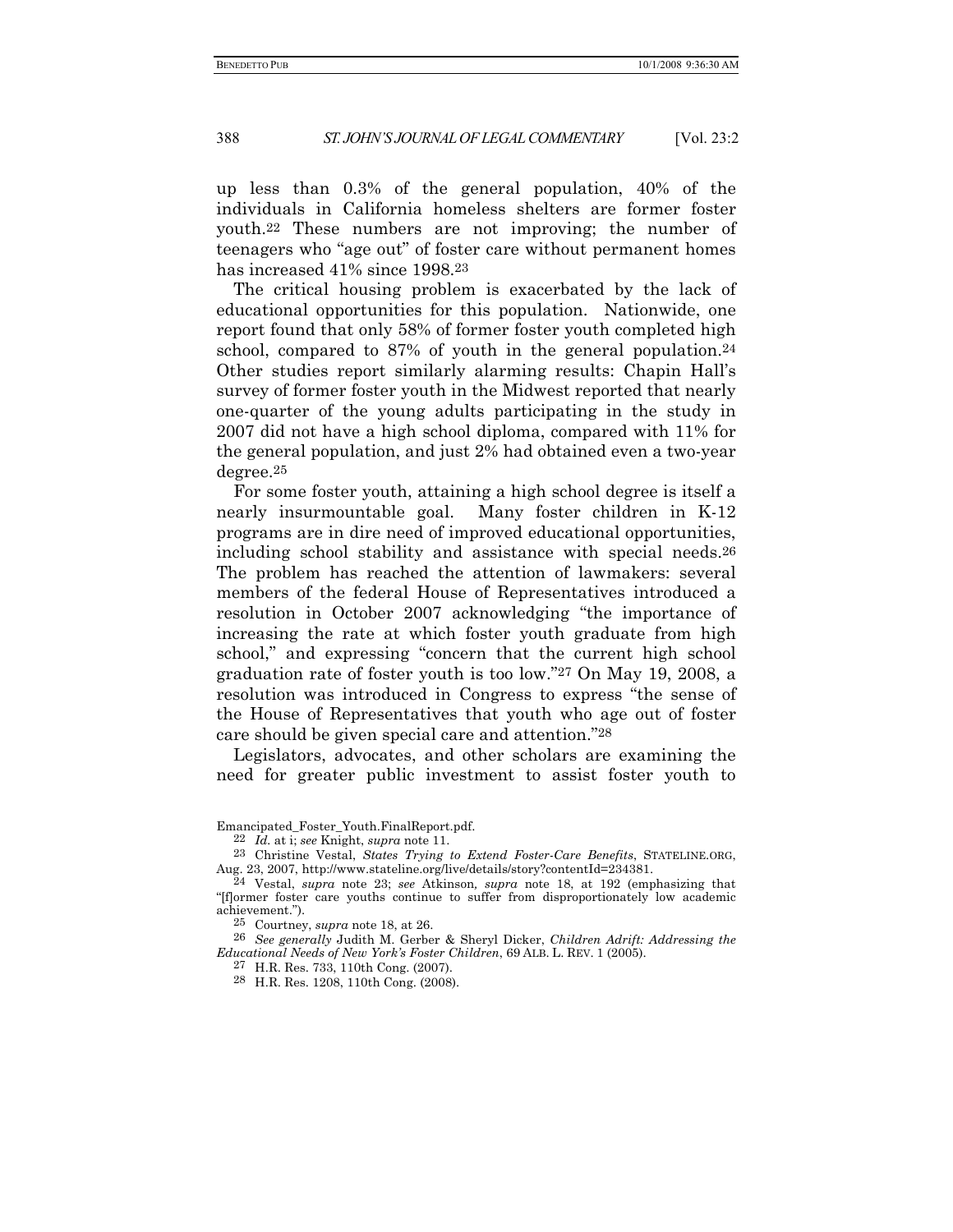graduate from high school.29 However, even youth who are able to successfully complete high school and emancipate from the foster care system encounter barriers when they try to move forward with their educational goals. Although 70% of teenagers in the California foster care system "have a desire to go to college," the Children's Advocacy Institute reports that only 1% to 3% of former foster youth actually complete college.30 The focus of this essay is the need to offer post-secondary assistance to former foster youth who completed high school, but require college or vocational training to achieve true independence as adults.

Foster youth also face significantly higher rates of unemployment than the general population. A Chapin Hall study published in 2004 found that only 35.1% of youth who aged out of foster care in the Midwest were employed.31 Chapin Hall followed up with a 2008 study revealing that a significant percentage of emancipated youth were "still not working when they were 21 years old."32 A different study reported that former foster youth sometimes supported themselves through "illegal means," with 24% dealing drugs and 11% engaged in prostitution.33

In light of the substantial housing, educational, and employment barriers facing youth leaving foster care, a disproportionate number of former foster youth inevitably turn to crime.34 The 2008 Chapin Hall study interviewing youth who aged out of foster care found that 77% of males and 54% of females interviewed for the study had been arrested at least once; 32% of males and 12% of females had been convicted of a

<sup>31</sup> Mark E. Courtney, et al., *Midwest Evaluation of the Adult Functioning of Former Foster Youth,* CHAPIN HALL CTR. FOR CHILD. AT THE UNIV. OF CHI., 42 (2004).

32 Mark E. Courtney, et al., Executive Summary, *Midwest Evaluation of the Adult Functioning of Former Foster Youth: Outcomes at Age 21*, CHAPIN HALL CTR. FOR CHILD. AT THE UNIV. OF CHI., at 16 (Dec. 2007), *available at* http://www.chapinhall.org/article\_ abstract.aspx?ar=1355&L2=61&L3=130 [hereinafter Courtney Executive Summary].

33 Atkinson, *supra* note 18, at 193 (*citing* Thom Reilly, *Transition from Care: Status and Outcomes of Youth Who Age Out of Foster Care,* 82 CHILD WELFARE 727, 737 (2003)).

34 *See* Benedetto, *supra* note 9, at 393.

<sup>29</sup> *See, e.g*., Brandi Miller, Note, *Falling Between the Cracks: Why Foster Children Are Not Receiving Appropriate Special Education Services*, 5 WHITTIER J. CHILD & FAM. ADVOC. 547 (2006).

<sup>30</sup> Delgado, *supra* note 21, at 15. Julian Guthrie, *Foster Care Overhaul- Some Say Long Overdue- on Governor's Desk*, S.F. CHRON., Sept. 29, 2007, at A1. Sam Cobbs noted that in California, "Five percent of young people who graduate from foster care end up going to college. Of those 5 percent, only 3 percent end up graduating."  $Id$ .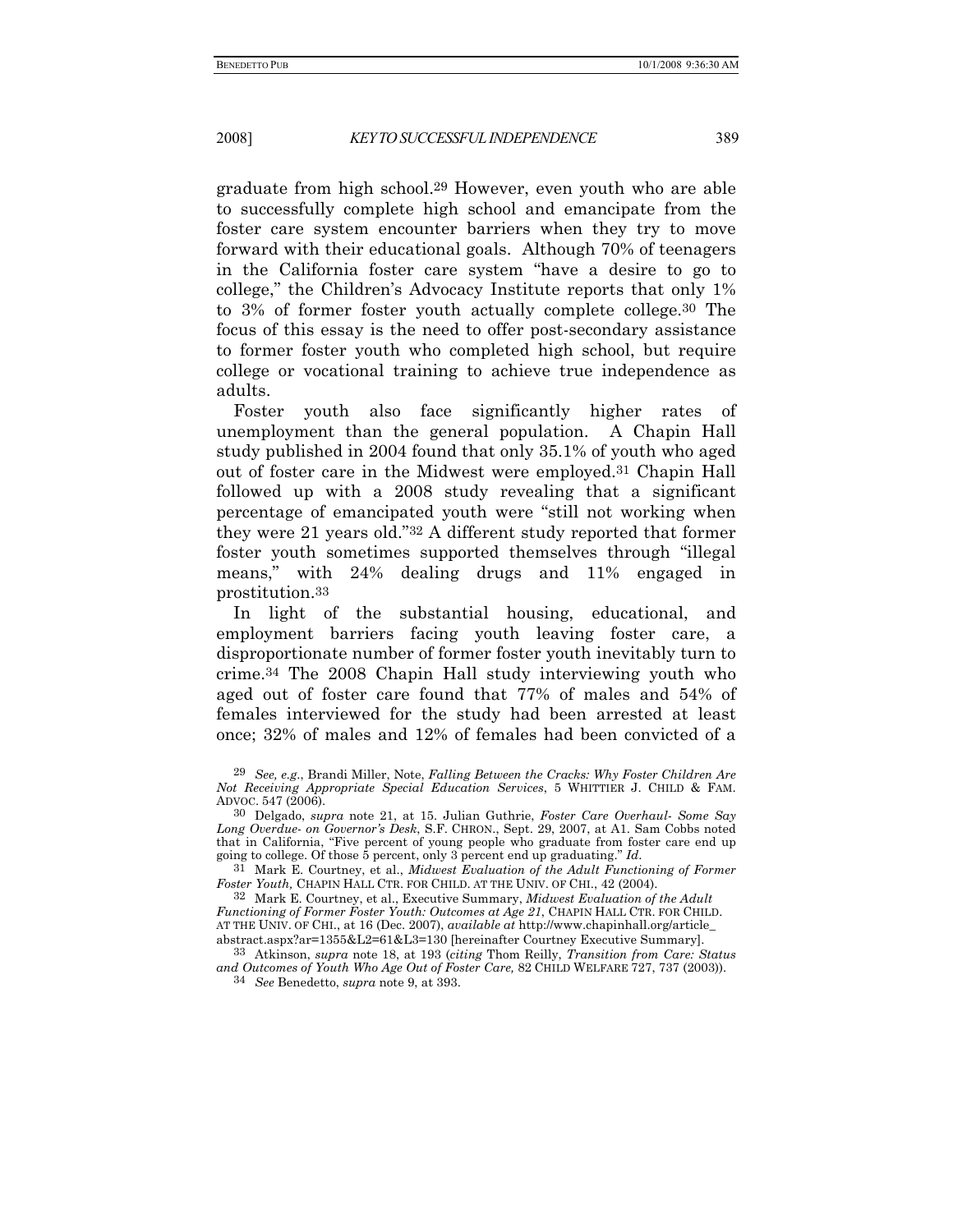crime since turning age eighteen.35 In contrast, only 10% of males and 1% of females in the general population had been convicted of a crime.36 The demonstrated correlation between time spent in foster care and subsequent adult criminal activity may be viewed as a result of the state's failure to properly train youth for the challenges of adulthood.37

#### *B. Legislative Push to Delay Emancipation for Former Foster Youth*

In an effort to improve the situations of former foster youth, recent legislative focus has centered on altering the age of emancipation. Federal Congressional members are now attempting to nationalize a later age for emancipation. The Foster Care Continuing Opportunities Act, a bill introduced by Senator Barbara Boxer in 2007, would allocate federal funds to match state and county funds for the provision of "foster care payments and related administrative costs for foster youth 18 to 21."38 By "providing federal funding for transitional youths," this law would enable states to extend jurisdiction over foster youth until age twenty-one.39

The trend toward delaying emancipation demonstrates legislative acknowledgment of the fact that most youth (in foster care or otherwise) are simply not prepared to be self-sufficient at

39 Atkinson, *supra* note 18, at 200 (*citing* In Re Holly H*.*, 104 Cal. App. 4th 1324, 1330 (Cal. App. 1 Dist. 2002), *citing* Sen. Rules Com., Off. of Sen. Floor Analyses, 3d reading analysis of Assem. Bill No. 686 (1999–2000 Reg. Sess.) as amended Aug. 29, 2000)) (stating that "[a]lthough the juvenile court has the authority to retain jurisdiction over a dependent child until age twenty-one, the reality is that federal funding for foster youth ends at the age of eighteen and common practice is for the juvenile court to terminate jurisdiction at that time.").

<sup>35</sup> Courtney Executive Summary, *supra* note 32, at 12.

<sup>36</sup> *Id.* The study's authors compared the statistical outcomes of former foster youth with a "nationally representative sample" of same-aged youth who were not in foster care. *Id.* at 2.

<sup>37</sup> Benedetto, *supra* note 9, at 393; *see* Atkinson, *supra* note 18, at 191.

<sup>38</sup> Press Release, Senator Barbara Boxer, Boxer Working to Extend Foster Care (June 22, 2007) *available at* http://boxer.senate.gov/news/outreach/2007/06/fostercare.cfm [hereinafter Boxer Press Release]. Similar bills were introduced recently in the federal House of Representatives. For example, H.R. 4208 ("the Reconnecting Youth to Prevent Homelessness Act of 2007"), introduced on November 15, 2007, would mandate states to expand eligibility for foster care benefits to youth up to age 21. Reconnecting Youth to Prevent Homelessness Act, H.R. 4208, 110th Cong. (2007). In addition, H.R. 5466 (the "Investment in Kids' Instruction, Development, and Support Act") was introduced on February 14, 2008 and would expand foster care coverage to 21 (state optional). Invest in KIDS Act, H.R. 5466, 110th Cong. (2008).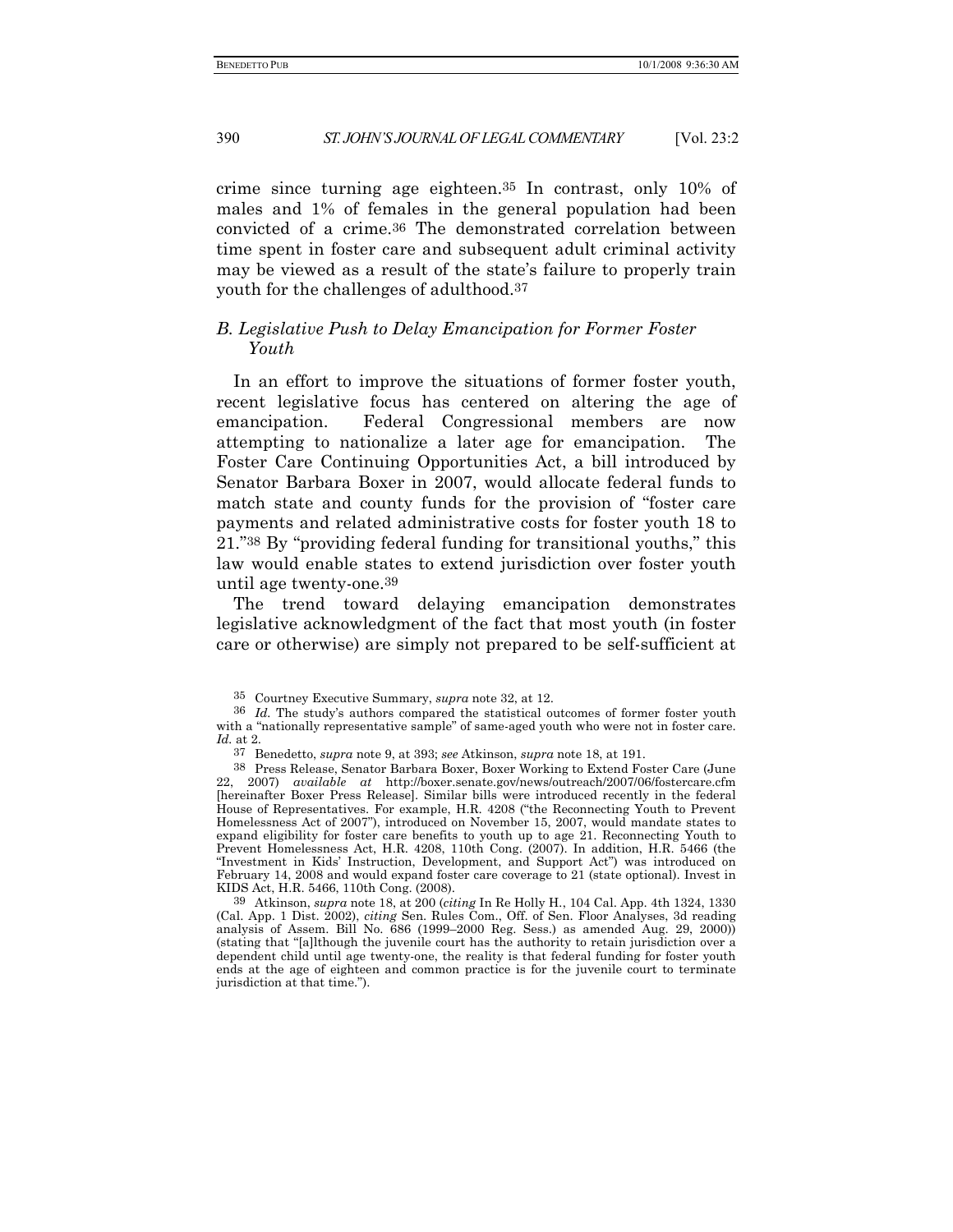age eighteen.40 Indeed, "a child's employment opportunities do not improve merely because he reaches the age of majority."41 In the United States, the "average young person must rely on parental support during the transitional period [to adulthood], and does not become self-sufficient until age 26."42 Robin Nixon of the National Foster Care Coalition, an advocacy group, noted, "When we're talking about our own kids, we understand that the transition to adulthood is lengthy and they often leave and come back home. We need to provide a similar experience for kids aging out of foster care . . . Legally, we are their parents."43

Extending jurisdiction is certainly worthy of consideration, especially in light of statistics demonstrating that youth who remain in foster care until age twenty-one may be more likely to succeed as adults. For example, Chapin Hall reported that former foster youth in states with extended jurisdiction until age twenty-one achieved higher rates of success in post-secondary education.44 For some youth, particularly those in supportive foster homes, remaining in care as long as possible could make college or vocational training more accessible. However, youth in less supportive foster homes or group homes often wish to emancipate as quickly as possible from the confines of state custody; on their own, many of those youth will still require some form of vocational or college training to become successful adults.45

Thus, simply extending traditional foster care placements to the age of twenty-one without providing post-secondary educational assistance will not prepare youth for independent living. In fact, "[u]nless states do more to find kids permanent homes and prepare them for adulthood, they could end up just as

45 *See infra* Part II.

<sup>40</sup> Boxer Press Release, *supra* note 38 (noting that "[t]oo many [former foster youth] have no place to go and end up leaving school or becoming unemployed. A frightening number face becoming homeless.").

<sup>41</sup> Leah duCharme, *The Cost of a Higher Education: Post-Minority Child Support in North Dakota,* 82 N.D. L. REV. 235, 237 (2006).

<sup>42</sup> Delgado, *supra* note 21, at i.

<sup>43</sup> Vestal, *supra* note 23.

<sup>44</sup> Mark E. Courtney, et al., *When Should the State Cease Parenting? Evidence from the Midwest Study*, Chapin Hall Issue Brief # 115 at 4 (Dec. 2007), *available at http://www.chapinhall.org/article\_abstract.aspx?ar=1355* (finding that the odds of completing at least one year of college were 2.2 times higher in Illinois, with jurisdiction extended until age 21, than Iowa and Wisconsin, which terminate jurisdiction at age 18).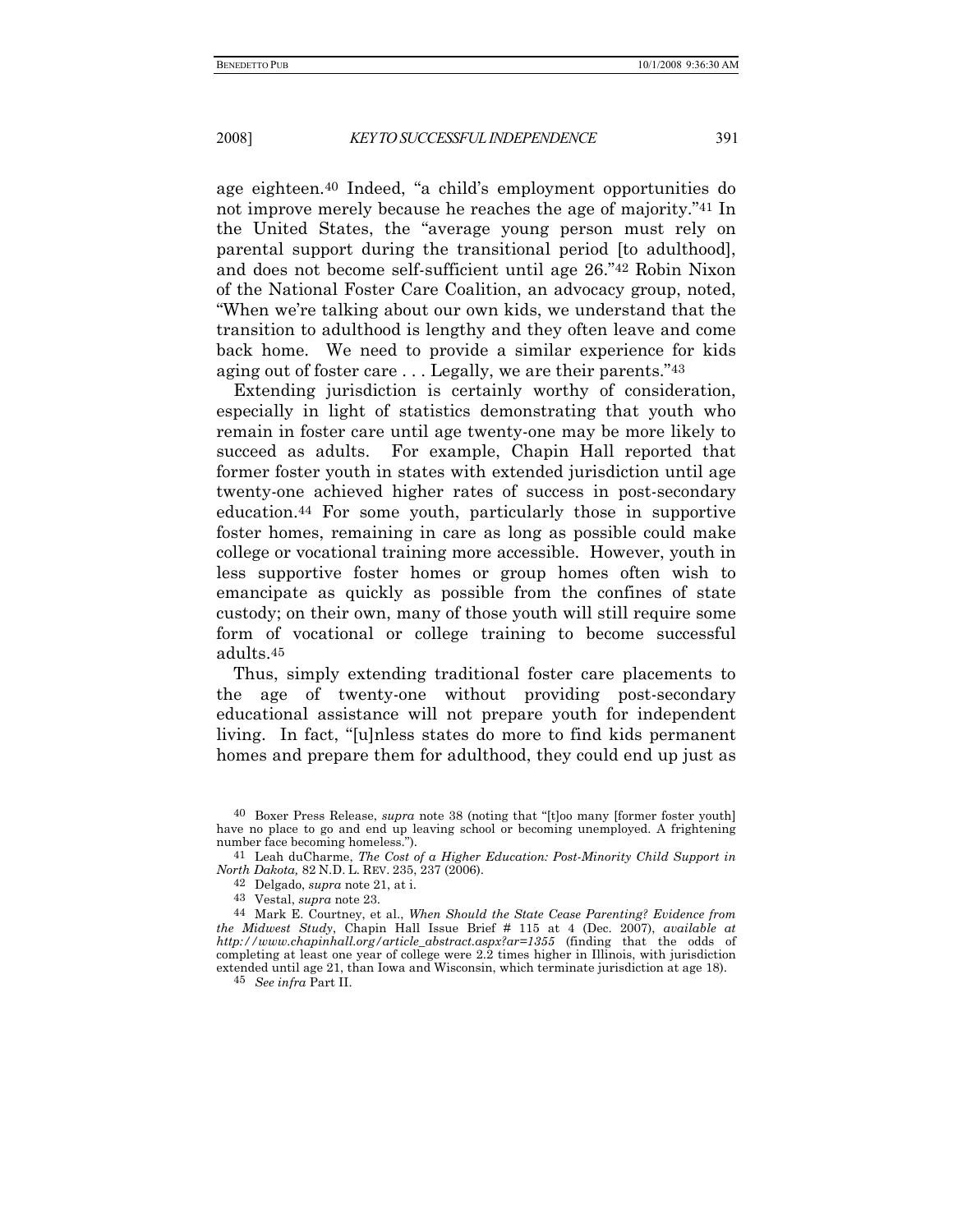vulnerable at 21 as they are at 18."46 Given the state's parental obligation—and substantive due process obligation—to ensure foster youth succeed as adults, states should offer access to some form of post-secondary education or vocational training to properly prepare foster youth for life in the "real world."

#### II. THE RELATIONSHIP BETWEEN HIGHER EDUCATION AND INDEPENDENCE.

Access to higher education serves an undeniably critical role in maintaining the long-term success of emancipated foster youth.47 In the United States, post-secondary education was traditionally available only to an elite few. However, courts recognized as early as 1926 that times were changing, and "[w]here the college graduate [was once] the exception, to-day [sic] such a person may almost be said to be the rule."48 Indeed, it "cannot be doubted" that a young adult who is "unable to secure" some form of higher education is "generally handicapped in pursuing most of the trades or professions of life, for most of those with whom he is required to compete will be possessed of that greater skill and ability which comes from such an education."49

Completion of higher education today is unquestionably tied to financial stability and independence. In fact, "[f]ew people would refute this causal relationship between higher educational attainment and earning power."50 Workers today have "menial job prospects" if they have only attained the level of a high school diploma.51 Since two persons working full time in minimum wage jobs will earn an annual income far below the current median household income, it is nearly impossible to obtain financial

46 Vestal, *supra* note 23.

48 Esteb v. Esteb*,* 138 Wash. 174, 182 (Wash. 1926).

49 *Id.* at 183.

<sup>47</sup> Delgado, *supra* note 21, at 15 (stating that "[o]ne of the most fundamental building blocks to a productive and successful adult life for former foster youth is access to higher education.").

<sup>50</sup> Carol R. Goforth, *The Case for Expanding Child Support Obligations to Cover Post-Secondary Educational Expenses*, 56 ARK. L. REV. 93, 94 (2003) (*citing* Congressman Bob Clement, *Education: Where the Stakes are as High as Children can Dream,* 17 ST. LOUIS U. PUB. L. REV. 55 (1977)).

<sup>51</sup> Judith G. McMullen, *Father (or Mother) Knows Best: An Argument Against Including Post-Majority Educational Expenses in Court-Ordered Child Support*, 34 IND. L. REV. 343, 345 (2001).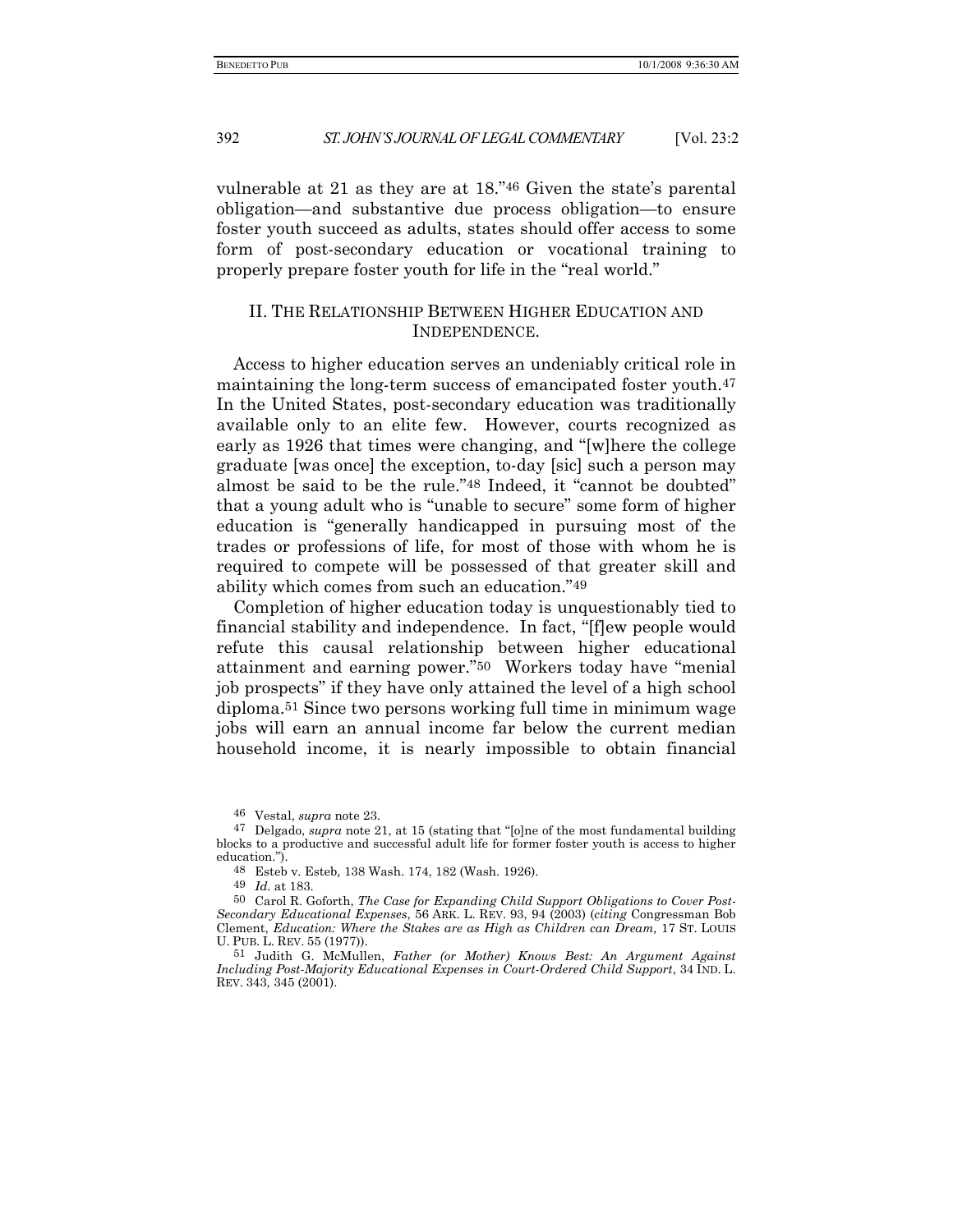independence through such work.52 To obtain a job capable of funding a middle class standard of living, "[t]echnical training, trade school, college, and even post-graduate education are essential."53 Education is particularly important for former foster youth, who often cannot depend on family financial support if they cannot find employment.

#### *A. Former Foster Youth and Post-Secondary Education*

Emancipated youth recognize that education is necessary to guarantee a successful transition to adulthood. According to former foster youth Kristal McCoy, while "housing is the big thing that foster youth need,"54 simply ensuring youth are not homeless will not create long-term success. McCoy argues that young adults "also need job skills to support the housing," and "[t]hey need educational skills to support the job skills."55 Sam Cobbs, the Executive Director of First Place for Youth in Oakland, California,56 agrees: "As we're addressing housing, we need to take a look at education . . . If we're going to begin to change these drastic outcomes, we need to focus on more funding for these kids to get to college and have the resources to stay there."57 Although many former foster youth would benefit from the opportunities available to college or vocational program graduates, the realities facing emancipated youth prevent most of them from reaching this goal.

- 53 *Id.*; *see* COMMERCE REPORT, *supra* note 6.
- 54 *See generally* Guthrie, *supra* note 30.
- 

<sup>55</sup> *Id*. 56 First Place for Youth is a nonprofit organization founded in 1998 to "to remedy the lack of services available to youth who are making the difficult transition from foster care to independent living." First Place for Youth, http://www.firstplaceforyouth.org (last visited July 7, 2008). Among other things, the organization provides housing, employment, and health support to former foster youth.  $Id$ .

<sup>57</sup> Guthrie, *supra* note 30. The federal government provides limited resources for college tuition for former foster youth in the form of "Education and Training Vouchers." *See infra* Part II.C.

<sup>52</sup> *Id.* at 345.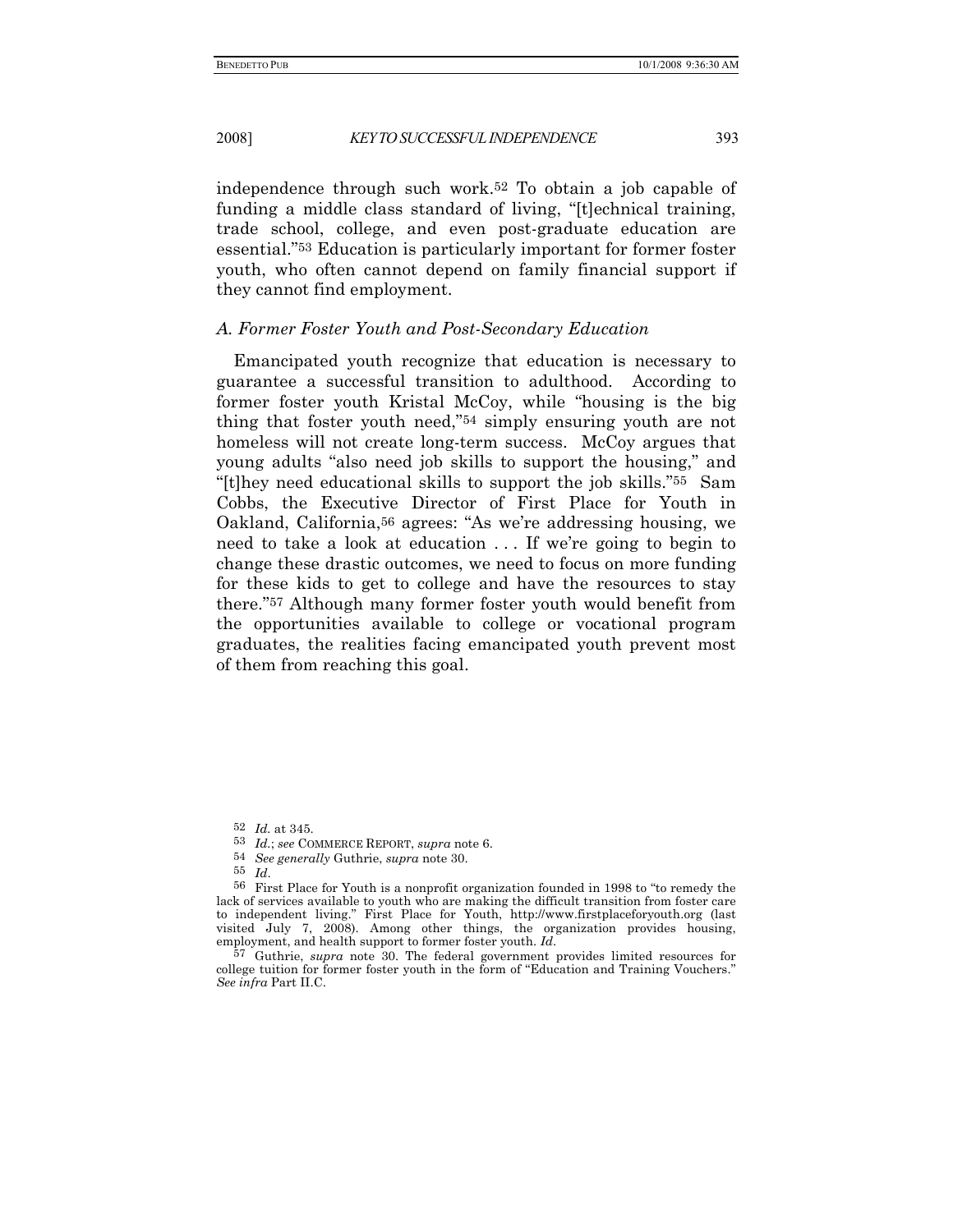#### *B. The Prohibitive Cost of Education*

Higher levels of education and/or vocational training can make a critical difference to the success rates for former foster youth.58 However, the cost of obtaining higher education can be prohibitive for individuals with no means of support. Tuition for post-secondary education increased by double digit percentages during the 1980s and early 1990s; college costs were rising about four or five percent per year by the late 1990s.59 For the 2007- 2008 school year, the average annual tuition cost of attending a four-year public university was \$6,185, an increase of 6.6% from 2006.60 This number, of course, does not include room and board costs, which can fall anywhere between \$10,000 and \$30,000 or more depending on the school.

Vocational training, also known as career education, would similarly present cost barriers for a youth with minimal resources. In 2004, the average annual cost of tuition and fees for a vocational training program was \$4,200.61 The average individual budget total, including tuition and fees, books, supplies, and room and board, for a student enrolled in such programs was \$9,900.62

While emancipated youth are less likely to be able to afford college or vocational training, they are in greater need of education to remedy disadvantages resulting from their experiences in broken homes and their time in foster care.63 However, the escalating expenses of higher education put college out of reach for most former foster youth. Without parents to finance college or "help to navigate through the often complex labyrinth of paperwork required to obtain financial [aid]," former foster youth are left to fend for themselves if they wish to attend

60 College Board, 2007–2008 College Costs, *available at* http://www.collegeboard.com/ student/pay/add-it-up/4494.html (last visited July 1, 2008).

61 NAT'L CTR. FOR EDUC. STAT., CAREER/TECHNICAL EDUC. STAT., *available at* http://nces.ed.gov/surveys/ctes/tables/P55.asp (last visited Feb. 28, 2008).

<sup>58</sup> *See* McMullen, *supra* note 51 (*citing* Ethan Bronner, *College Tuition Rises 4%, Outpacing Inflation,* N.Y. TIMES, Oct. 8, 1998, at A18 (stating that "'[p]eople know that the best life chances and jobs come through better education.'")).

<sup>59</sup> *Id.* at 346.

<sup>62</sup> *Id.*

<sup>63</sup> *See infra* Part II.D.1.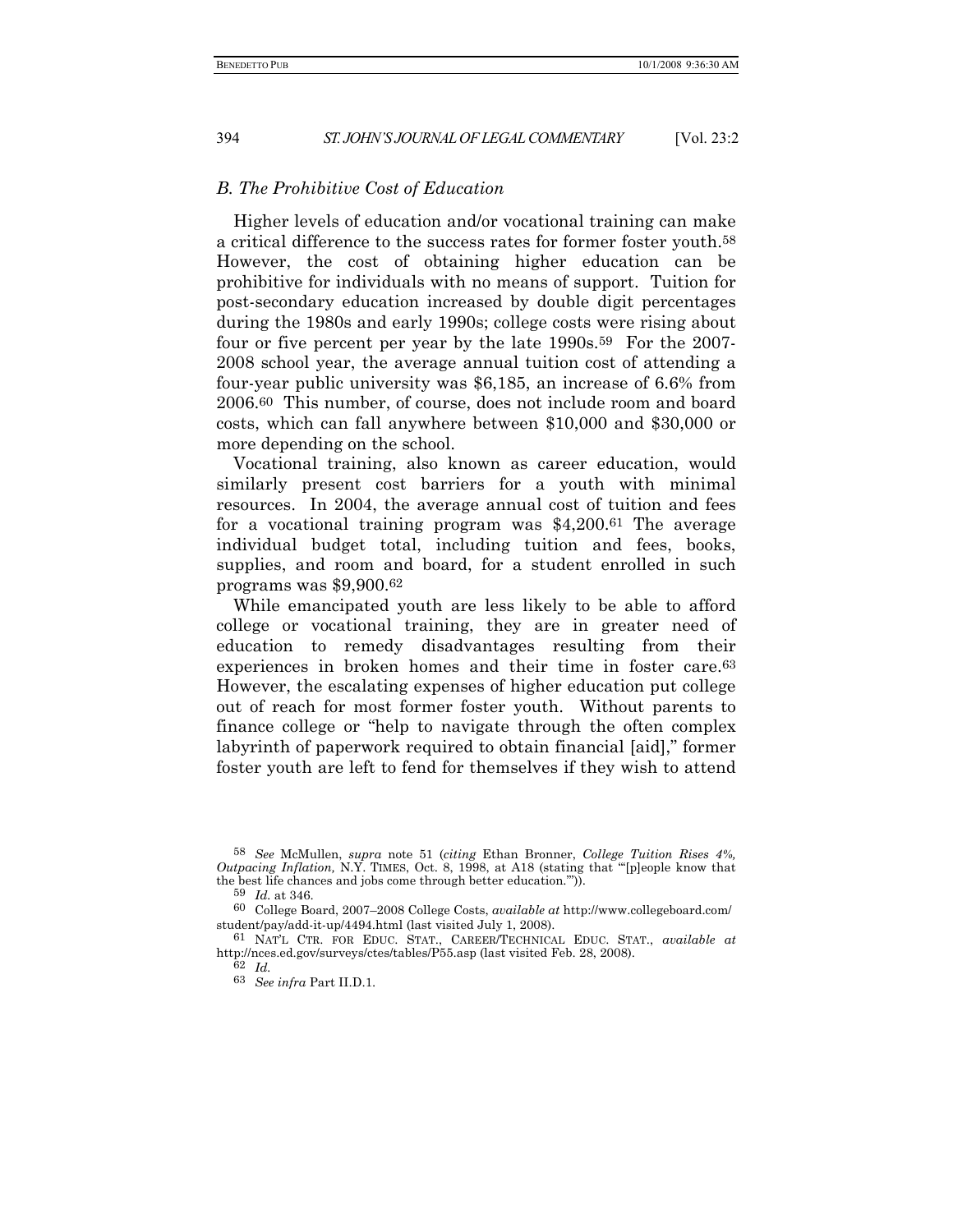post-secondary education or training programs.64 In addition to tuition costs, the high cost of living expenses requires many former foster youth to work full-time while carrying a large college course load.65 The stresses of balancing school duties with full-time work can affect a student's grades; in turn, a low GPA might make job-seeking more difficult down the line.

In addition, young adults who aged out of the system often do not have family homes to return to over school breaks or summer vacation. Lack of full-time student housing may therefore force a high-functioning student to confront the possibility of homelessness.<sup>66</sup> With no parents or family to support them, former foster youth must be able to look to the state for funding. State support for post-secondary educational programs could have a substantial positive impact on the lives of former foster youth struggling to succeed.

### *C. Current Federal Funding for Post Secondary Education: The Chafee Act*

The federal government has already acknowledged the difficulties facing former foster youth, but the current funding system provides limited post-majority support.The Foster Care Independence Act of 1999 (known as "The Chafee Act") was created to provide states with "flexible funding" for "programs to be designed and conducted for former foster youth" moving from foster care to independent living.67 The Act doubled federal funding for Independent Living Programs for youth from \$70 million to \$140 million per year.68 To ensure accountability, the Act required states to report the successes or failures of their programs to the federal government.69

67 Benedetto, *supra* note 9, at 409.

69 Benedetto, *supra* note 9, at 410. Despite this statutory mandate, the federal government has failed to implement a national database to collect Chafee Act data.

<sup>64</sup> Delgado, *supra* note 21, at 15. States could provide funding to assist youth with difficult financial aid paperwork, as is the case in California. *See infra* note 78, and accompanying text.

<sup>65</sup> Delgado, *supra* note 21, at 15.

<sup>66</sup> *Id.* Note that extending foster care jurisdiction to age 21 could enable youth in this situation to have some type of housing assistance during college breaks.

<sup>68</sup> Memorandum from Cong. Res. Serv. to Senator Barbara Boxer on Servs. for Youth Emancipating from Foster Care, at 2 (2007) (hereinafter CRS Report) (on file with author).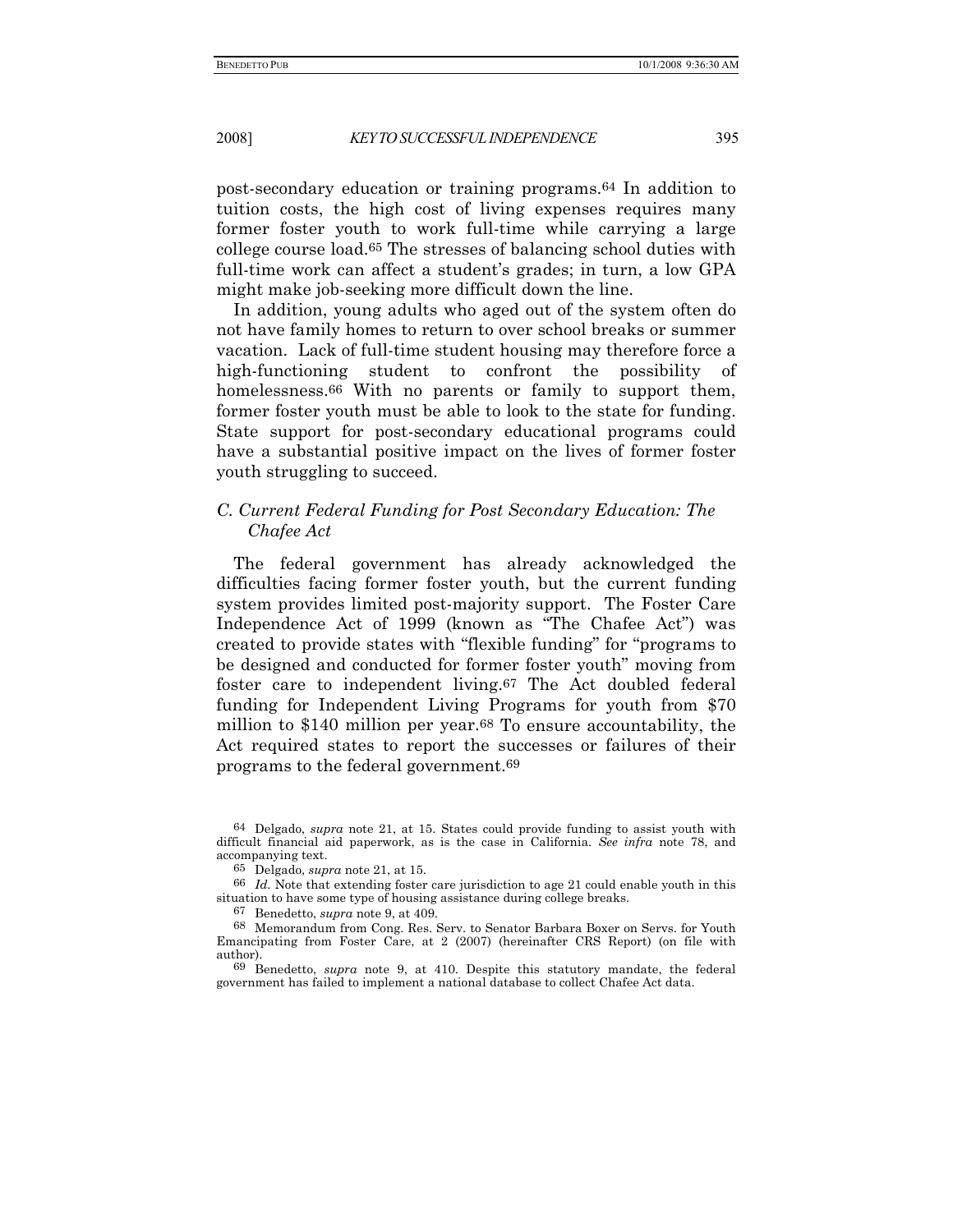The wide flexibility granted to states theoretically allows states to creatively serve foster youth of various ages and levels of independence. In practice, however, state implementation of Chafee funds has resulted in several problems, including the potential for states to inaccurately report the services provided.70 In addition, allowing states to implement programs according to their own discretion created a wide variation of services available to former foster youth.71

The Chafee Act does not require states to provide particular services to children; it serves more to finance services in areas such as education, housing, employment, health and traditional life skills.72 In 2002, to address educational needs, Congress allocated up to \$60 million in discretionary funds to former foster youth and youth adopted from foster care after 16 years of age.73 Each "educational and training voucher" ("ETV") is worth up to \$5,000 annually, and may be used to defray the cost of attending an "institution of higher education."74 All states receive funding for ETV vouchers. Youth receiving vouchers at age twenty-one who are making "satisfactory progress toward completion of a post-secondary education or training program" may obtain two more years of eligibility, until age 23.75

Congressional recognition of the educational funding challenges facing former foster youth represents progress. However, the current levels of educational support are not enough to ensure youth succeed in post-secondary educational programs. First, \$5000 is not sufficient to defray the annual costs of attending most American higher educational or vocational institutions.76 In addition, some evidence suggests

72 Gerber, *supra* note 26, at 66.

75 *Id.*

76 *See* discussion *supra* Part II.B.

<sup>70</sup> Benedetto, *supra* note 9, at 411–12.

<sup>71</sup> For example, foster youth in Los Angeles County in 2002 received "[. . .] 'the most generous ILP benefits in the state,' including free laptop computers upon completion of an ILP program and scholarships for college." In contrast, youth in "[. . .] neighboring Riverside County received only a small monetary bonus upon graduation from high school." Benedetto, *supra* note 9 at 413; *see also* Atkinson, *supra* note 18, at 198.

<sup>73</sup> PL 107-133 (H.R. 2873), 107th Cong. (2002) (enacted).

<sup>74</sup> CRS Report, *supra* note 68 at 2. The Chafee Act uses the term "institution of higher learning," as defined by Section 102 of the Higher Education Act of 1965, to include "[. . .] traditional higher education institutions (i.e., public or private, nonprofit two-and four-year colleges and universities) as well as other postsecondary institutions (i.e., proprietary or for-profit schools offering technical training programs usually of less than two-years' duration, and vocational schools)." *Id.* at 34, n. 2.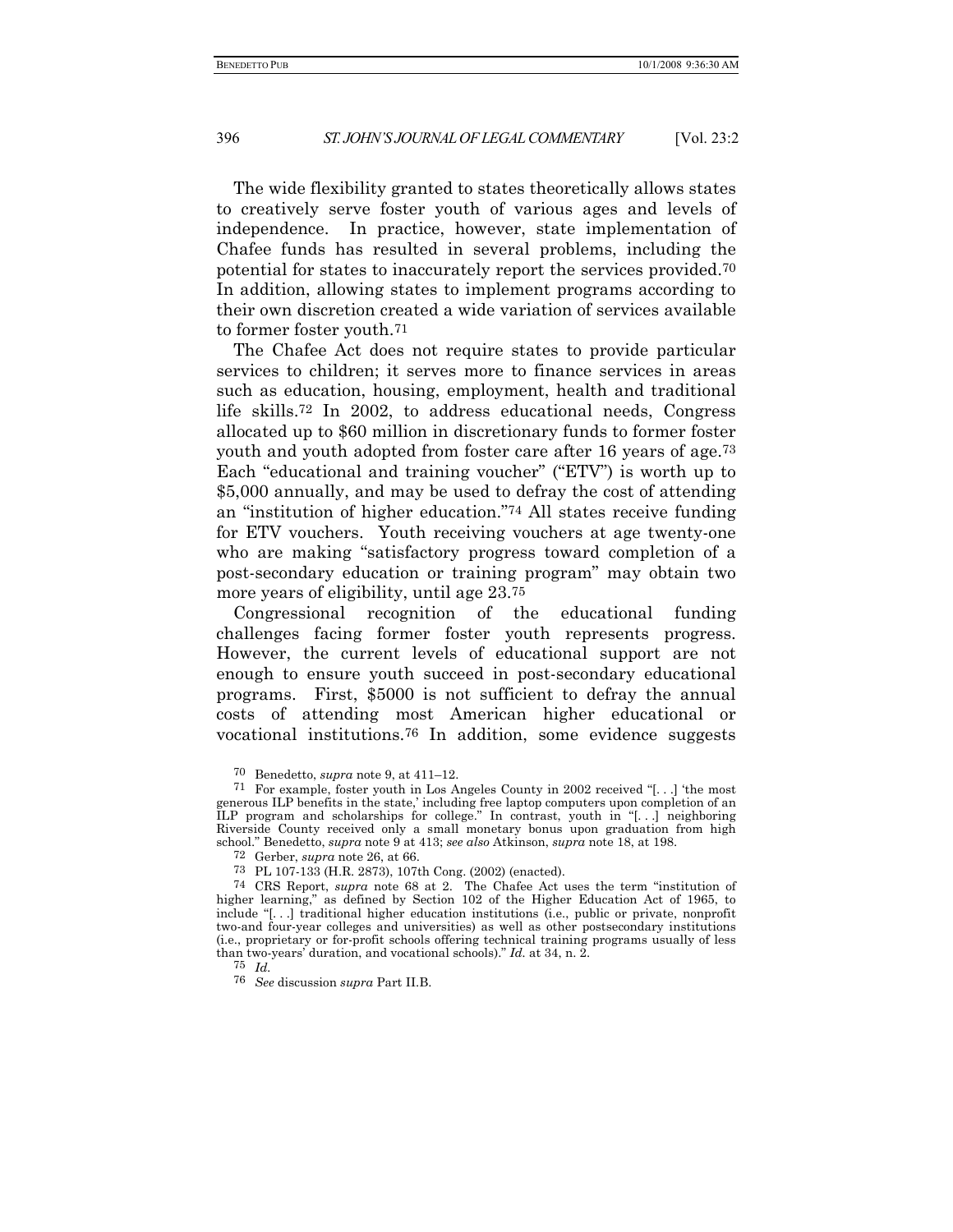that Chafee ETV voucher funds do not reach all youth in the way the Chafee Act intended. A significant number of states returned some or most of their allotted ETV funds due to "difficulties with building infrastructure to administer the funds."77

In addition to federal funds through Chafee (and potentially the Foster Care Continuing Opportunities Act78 if the bill is passed), states offer various levels of post-secondary educational support to former foster youth. In approximately eleven states, current and former foster youth age eighteen and older may compete for scholarships to attend any college or university.79 According to the Congressional Research Service, 16 states offer tuition waivers to youth who aged out of foster care or were in foster care at a specific age.80 However, states vary regarding the level of educational support offered. Some states, including Massachusetts, Maryland, Texas and New Jersey, will waive tuition at public colleges or universities in their respective states.81 Nine states will provide "general assistance" to current and former foster youth attending college, including some funding for tuition, books, tutoring, and living expenses.82 For example, former foster youth in California who wish to attend four-year colleges may receive supportive services, such as help with financial aid applications.<sup>83</sup> In other states, educational

77 CRS Report, *supra* note 68, at 7.

78 Foster Care Continuing Opportunities Act, S. 1512, 110th Cong. (2007).

79 CRS Report, *supra* note 68, at 8. These states are Delaware, Georgia, Illinois, Massachusetts, Nevada, New York, Oregon, Texas, South Dakota, Washington, and Wisconsin. Some states, such as Oregon, limit scholarships to attendance at public institutions. *Id.* 

80 *Id.* These states are Alaska, California (community colleges), Florida, Illinois (community colleges), Kansas, Kentucky, Maryland, Massachusetts, Maine, New Jersey, Oklahoma, Texas, Utah, Vermont, Virginia (community colleges), and West Virginia. *Id*.

81 *Id.* at 37. In Texas and Maryland, "determined groups[s] of foster youth" successfully lobbied the state legislatures for tuition waivers. *See* Susan Kellam, *Fostering Leadership* (May 7, 2000) http://www.connectforkids.org/node/195. *See also* Tuition Waiver Availability for Foster Youth, *available at* http://cbexpress.acf.hhs.gov/articles.cfm ?article\_id=116 (last visited Feb. 23, 2008).

<sup>82</sup> CRS Report, *supra* note 68, at 8. These states are Alaska, California, Connecticut, Georgia, Hawaii, Illinois, Massachusetts, Oregon, and Rhode Island. *Id.* 

 $83$  *See id.* at 37. California's public universities may provide funds in the form of grants, but these broad grants are not designated specifically for former foster youth. *Id*. The California State University System offers a "State University Grant" to pay some or all of the university's fee charges. *Id*; *see also* Michael McPartlin, *Overview of Financial Aid & Related Programs Available for Former Foster Youth,* 10 U.C. DAVIS. J. JUV. L. & POL'Y 534, 540 (2006). The University of California system offers a "UC Grant," which can pay some or all of student fees. *Id*. at 540. However, funds for UC grants are limited and the grants are awarded on a first-come, first-served basis. U.C. Davis Financial Aid, *Financial Aid: Grants*, http://financialaid.ucdavis.edu/undergraduate/types/Grants.html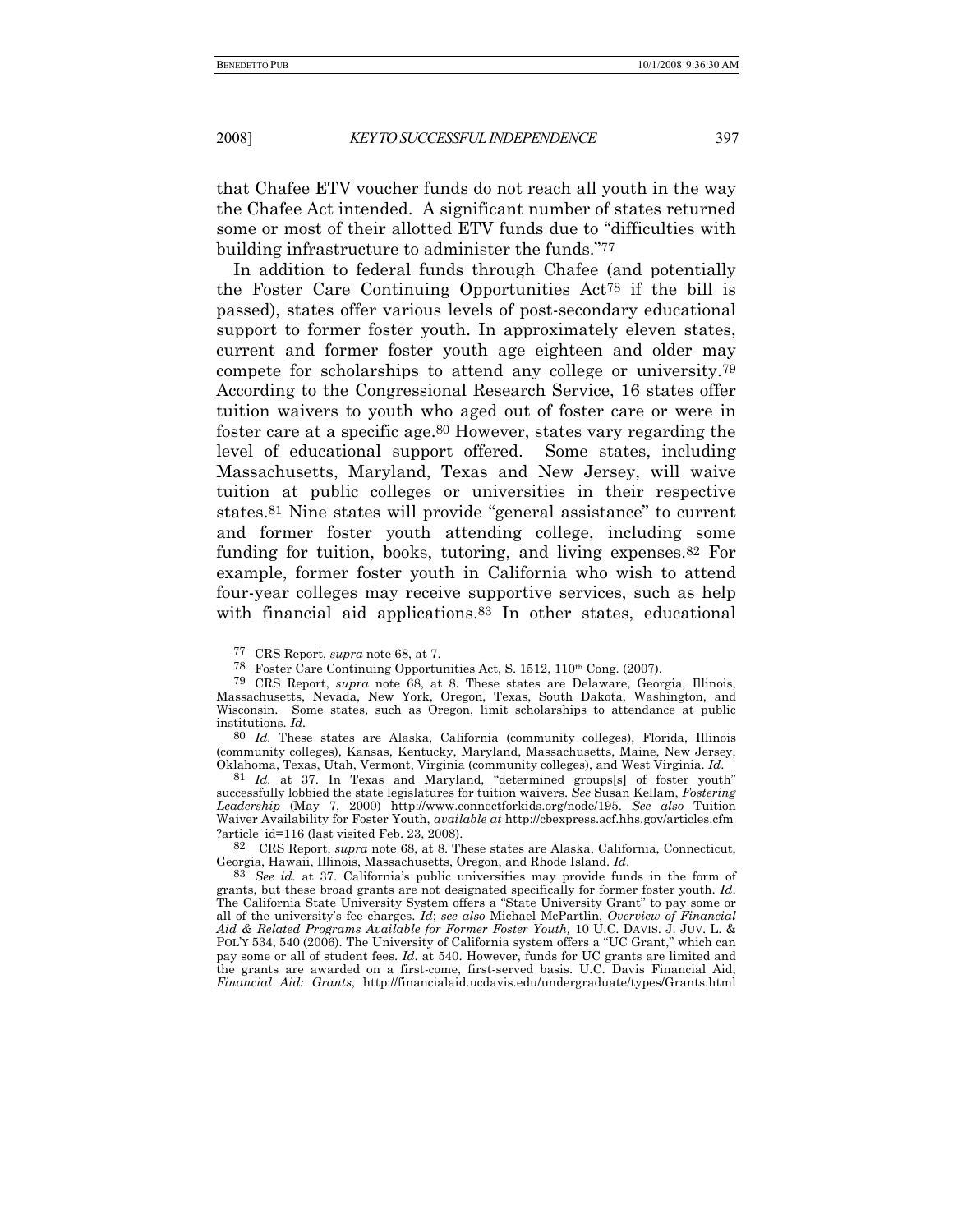support is much more limited; youth aging out of care in Wisconsin may receive a state scholarship ranging only in amounts from \$500 to \$2,500 on a one-time basis.84 Youth in Arkansas may only receive the federal \$5,000 ETV voucher, since Arkansas does not provide any state support for post-secondary education of foster youth.85

Thus, youth aging out of foster care may or may not have the resources available to attend educational institutions. Like the state-by-state discrepancies in Chafee-funded services offered to youth, the gap in state-funded educational services is partly due to policy differences among states. States with policies supporting education, such as Massachusetts, will work to ensure youth have access to post-secondary education, while states with policies less supportive of education, such as Arkansas, do not offer any state-funded educational support to their emancipated foster youth. For an individual youth who did not choose to be in foster care in any particular state, the support for attending postsecondary educational or vocational programs could vary widely depending on location.

#### *D. Analogy: Court-Ordered Post-Majority Support for Children of Divorce*

In an era when education is "increasingly an individual's greatest asset,"86 and paying for post-secondary education has become "the characteristic mode of intergenerational wealth transmission for most American families,"87 children of broken homes enter adulthood at a heavy disadvantage. Legislative and judicial concern for the education of children of non-intact families is especially apparent in the area of child support. Some

84 CRS Report, *supra* note 68, at 47.

85 *See* Nat'l Child Welfare Res. Ctr. for Youth Dev., State-by-State Fact Pages: Arkansas, http://www.nrcys.ou.edu/yd/state\_pages/search.php?search\_option=tuition\_ waiver (last visited Feb. 23, 2008).

86 Charles F. Willson, Note, *But Daddy, Why Can't I Go to College? The Frightening De-Kline of Support for Children's Post-Secondary Education,* 37 B.C. L. REV. 1099, 1123 (1996).

87 John H. Langbein, *The Twentieth-Century Revolution in Family Wealth Transmission*, 86 MICH. L. REV. 722, 730 (1988).

<sup>(</sup>last visited Feb. 23, 2008). The lucky few who attend state universities which participate in the Guardian Scholars Program, such as California State University–Fullerton, may receive full scholarships and academic support. *Id*. *See* California State University– Fullerton Guardian Scholars, http://www.fullerton.edu/guardianscholars/ (last visited Feb. 23, 2008).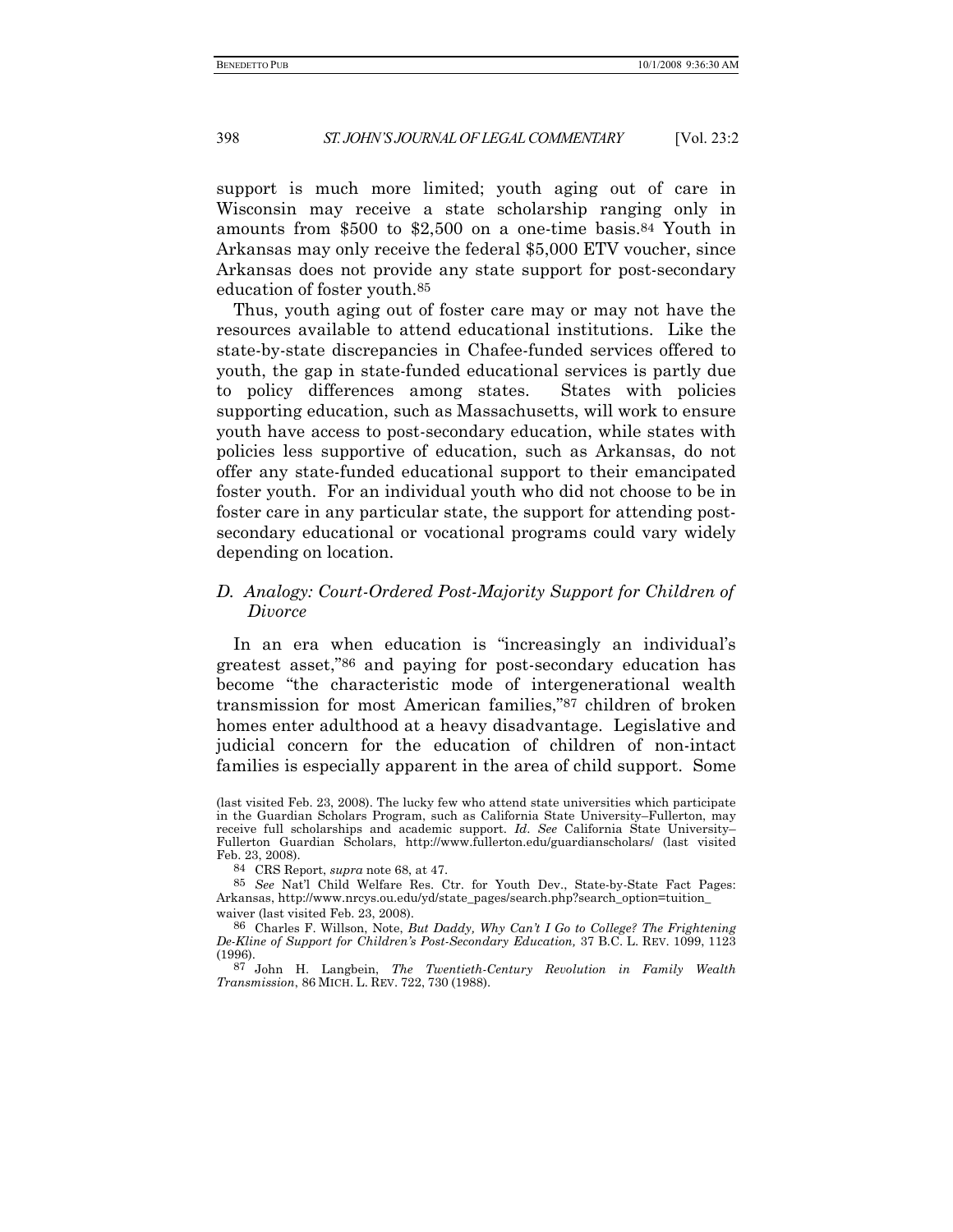state governments acknowledge the challenges facing youth from broken families by allowing courts to order post-secondary educational expenses for children of divorce. Similar policy justifications supporting post-majority support orders can be easily applied to former foster youth.

When the Twenty-Sixth Amendment lowered the voting age to eighteen in 1971, most state legislatures also lowered the age of majority.88 Approximately half of the states allowed courts to order post-majority educational expenses as part of non-custodial child support, even in the absence of an agreement between the parties.89 Other states enforced post-majority support only pursuant to agreement by the parties. Only one state, Alaska, "neither compelled [post-majority] support nor enforced any agreements of such between the parties."90

For most states allowing courts to order post-majority support, the court authority to do so is conferred by statute, either "expressly or by implication."91 Despite the jurisdictional split between states in this area, states continue to consider the expansion of post-secondary educational support for youth over age eighteen. For example, a bill introduced in Massachusetts in 2007 would allow a court to order "maintenance, support and education" for a child until age 23, if the child lives with a parent and is "principally dependent" upon that parent due to enrollment in an educational program.92 Similarly, a proposed Kansas statute includes a provision allowing courts to order postmajority support "continuing through the term during which the child completes post-secondary or vocational education program or reaches 23 years of age, whichever first occurs. . . ."93

88 Willson, *supra* note 86, at 1101.

89 DuCharme, *supra* note 41, at 236.

<sup>90</sup> *Id.* For a more detailed explanation of post-majority support for children of divorce, *see generally* DuCharme, *supra* note 41 and Willson, *supra* note 86.

91 *See* Ex parte Bayliss, 550 So.2d 986, 989 (1989); *see also* Willson, *supra* note 86 at 1104 (noting that court authority in this area is either clearly granted in a statute, or has developed through court interpretation of "ambiguous statutory language").

93 H.R. 2192, 2007 Leg. Sess. (KS 2007).

<sup>92</sup> H.R. 4269, 185th Leg. Sess., (Mass. 2007).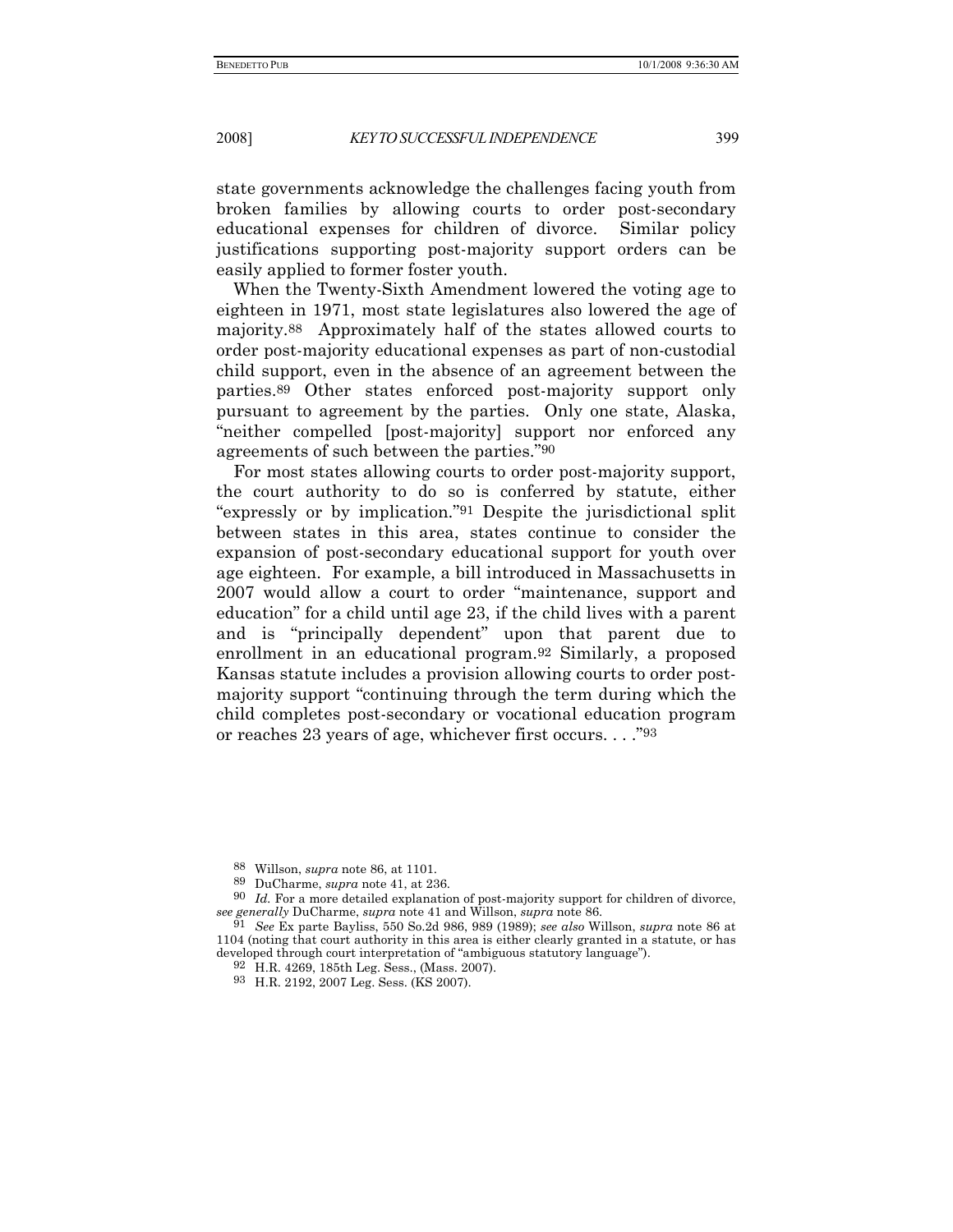a. Policy Justifications for Post-Majority Support in Dissolution Proceedings

State legislatures allowing courts to order post-majority child support recognize that "the age of majority is not always a good proxy for one's ability to support oneself."94

Although state statutes differ in this area, states allowing court-ordered post-majority support share similar policy justifications. First, children of broken homes are often those in greatest need of economic stability as young adults. Research shows that children of divorce are "at greater risk, emotionally and financially, than children in intact families."95 Post-majority support from non-custodial parents can mitigate the "harsh economic impact" of divorce on children, and "ensure that a child's life opportunities are not unduly diminished by the family breakdown."96 In an age when post-secondary education or training is necessary for economic success, but is also increasingly expensive, parental financial support is often necessary to make such programs available to young adults.97 A court ordering post-majority support in dissolution proceedings is therefore "acting *in loco parentis* in an attempt to place the child in the position he or she would have been in but for the divorce."98

A second argument justifying court-ordered post-majority support is the societal benefit of educating young adults. Statesupported education serves a public purpose: an educated citizenry is generally more able to contribute to civic duties and responsibilities.99 The United States Supreme Court has consistently recognized the states' interests in promoting

<sup>94</sup> Keely A. Magyar, *Betwixt and Between But Being Booted Nonetheless: A Developmental Perspective on Aging Out of Foster Care,* 79 TEMP. L. REV. 557, 558–600 (2006) (citing scientific research supporting the argument that "young people in the United States today do not finish 'growing up' until well past the age of eighteen").

<sup>95</sup> McMullen, *supra* note 51, at 367.

<sup>96</sup> DuCharme, *supra* note 41, at 239; *see also* Ex parte Bayliss, 550 So.2d 986, 995 (1989) ("By imposing an educational support obligation on [noncustodial] parents, at least one of the disadvantages caused children by divorce can be reduced or eliminated.").

<sup>97</sup> Goforth, *supra* note 50, at 96.

<sup>98</sup> DuCharme, *supra* note 41, at 239.

<sup>99</sup> *See* Scribner, *supra* note 1, at 9 ("[T]he purpose of public schooling is to advance the interests of the public as represented by the state, and to prepare a coming generation for success in the future.").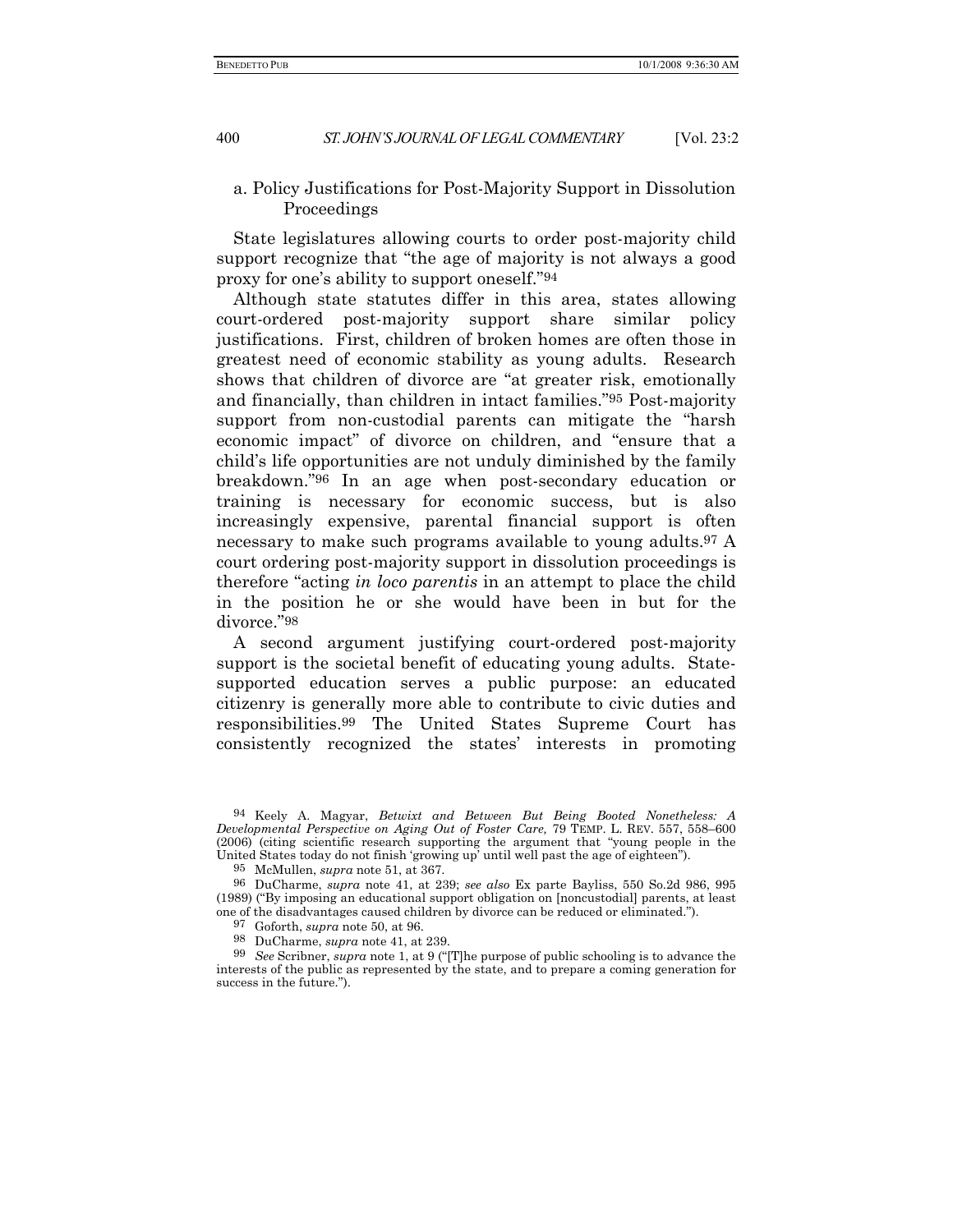education.100 Some state constitutions, including New York, Minnesota, and North Carolina, include a right to education.101 Moreover, the abundance of public universities and community colleges in the United States represent "evidence of each state's interest in educating its citizens."102

Without a well-educated work force, states "will simply lack the necessary foundation for economic growth."103 The inability of many young adults to improve their job prospects through education has a direct negative impact on society at large, who often pays the cost of supporting populations who cannot make ends meet.104 States therefore have an even greater interest in promoting educational opportunities for children of non-intact families, who are at a higher risk of failing to achieve selfsufficiency and relying on the state for support.105

A third policy justification for post-majority support is grounded in the nature of parenting. Persons choosing to become parents "have long been required to provide for the reasonable care, nurture and education of their children."106 Thus, even if a divorced parent would prefer not to pay post-majority educational expenses for a son or daughter, courts may impose this burden as a "parental obligation."107 An Alabama court

101 *See* Skeen v. State, 505 N.W.2d 299 (Minn. 1993); N.Y. Civil Liberties Union v. State, 4 N.Y.3d 175 (2005); Hoke County Bd. of Educ. v. State, 599 S.E.2d 365 (2004).

102 Willson, *supra* note 86, at 1128; *see also* Esteb v. Esteb*,* 138 Wash. 174, 181 (Wash. 1926) ("That it is the public policy of the state that a college education should be had, if possible, by all of its citizens, is made manifest by the fact that the state of Washington maintains so many institutions of higher learning at public expense.").

103 Goforth, *supra* note 50, at 93 ("Arkansas is unlikely to enjoy economic prosperity unless and until increased emphasis is placed on higher education in the state.").

104 *See infra* Part III.C.; *see also* McMullen, *supra* note 51, at 367–68 (discussing the argument that "[. . .] better educated children are more likely to be self-supporting at a reasonable level and are less likely to be a burden on society.").

105 Robert I. Lerman, *Impacts of Marital Status and Parental Presence on the Material Hardship of Families with Children*, THE URBAN INST. AND AM. U. 24 (July 2002), *available at* http://www.urban.org/UploadedPDF/410538\_MaterialHardship.pdf (finding that "[. . .] children growing up without two natural parents do worse on a variety of social and economic outcomes.").

106 Goforth, *supra* note 50, at 96 (*citing* Jonitz v. Jonitz*,* 96 A.3d 782, 787 (N.J. Super. Ct. App. Div. 1953) "Basically it is indubitable that a common school education has for centuries been regarded as a necessary to which a child is entitled at the expense of the parent. Indeed it is a parental obligation which Blackstone characterized as one of supreme importance to the family life and to society in general. Solon excused the children of Athens from supporting their parents if the latter had neglected to give them early training. We now have our compulsory education laws.").

107 *Id.*

<sup>100</sup> Willson, *supra* note 86, at 1123; *see, e.g.,* Aguilar v. Felton*,* 473 U.S. 402, 415 (1985).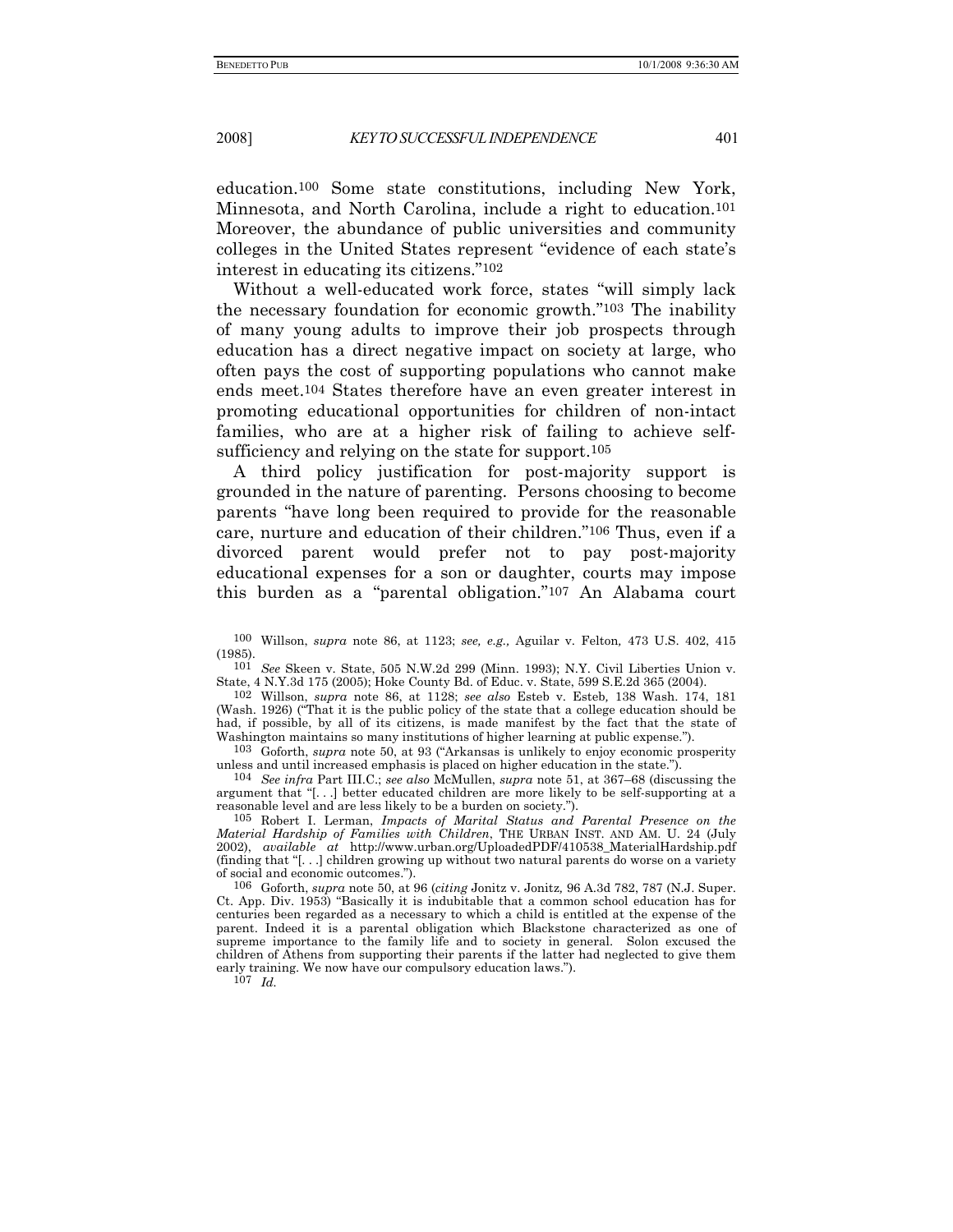considering the issue noted that "in normal families, parental sacrifices to provide a college education to their children do not stop when a child reaches majority age. . .the educational support obligations of noncustodial parents of disrupted families likewise should not cease at that time."108 Under this theory, courts ordering noncustodial parents to pay post-secondary educational expenses are merely trying to equalize opportunities for children of non-intact families on an equal playing field.

#### b. Policy Justifications for Post-Majority Support for Former Foster Youth

Similar—and stronger—policy arguments may be made for the children of broken homes who land in foster care. Indeed, some youth are wards of the state precisely because they are children of divorced parents who lack the financial means to care for their children. Because their experience in foster care can leave these youth financially and emotionally vulnerable, they are at high risk of failing to achieve economic independence as adults.109 Moreover, most foster youth do not have parents to depend on in times of trouble; youth who cannot turn to family members for basic needs such as housing usually cannot rely on family support for post-secondary education or training. They must instead rely on the state, who took responsibility for them as children, to support their transition to adulthood. If the state fails to fulfill this responsibility, the economic consequences of such abandonment for former foster youth may be even greater than the risks for children of divorce.110

States therefore have a strong public interest in educating former foster youth. Limiting court-ordered post-majority

109 *See supra* discussion Part I.A.

<sup>108</sup> Ex parte Bayliss, 550 So.2d 986, 992 (1989) (*citing* Glen A. Smith, *Educational Support Obligations of Noncustodial Parents*, 36 RUTGERS L.REV. 588, 613–14 (1984)). Similarly, an argument may be made that custodial parents already pay much of the expenses associated with parenting, and it is "[. . .] unfair to require them to shoulder this burden alone." McMullen, *supra* note 51 at 369. It is noted in response that not all parents are in the financial position to be able to pay college costs. *Id*.

<sup>110</sup> This argument could be extended to impose financial responsibility on the noncustodial parents of youth aging out of foster care, assuming parental jurisdiction was not terminated. If these parents could afford the cost of college for children raised by the foster care system, this theory would be a strong analogy to the costs imposed on divorced parents. However, this contention is impractical: Given the limited financial resources of most parents whose children land in foster care, it is unlikely that such parents would be able to financially support college costs for their children.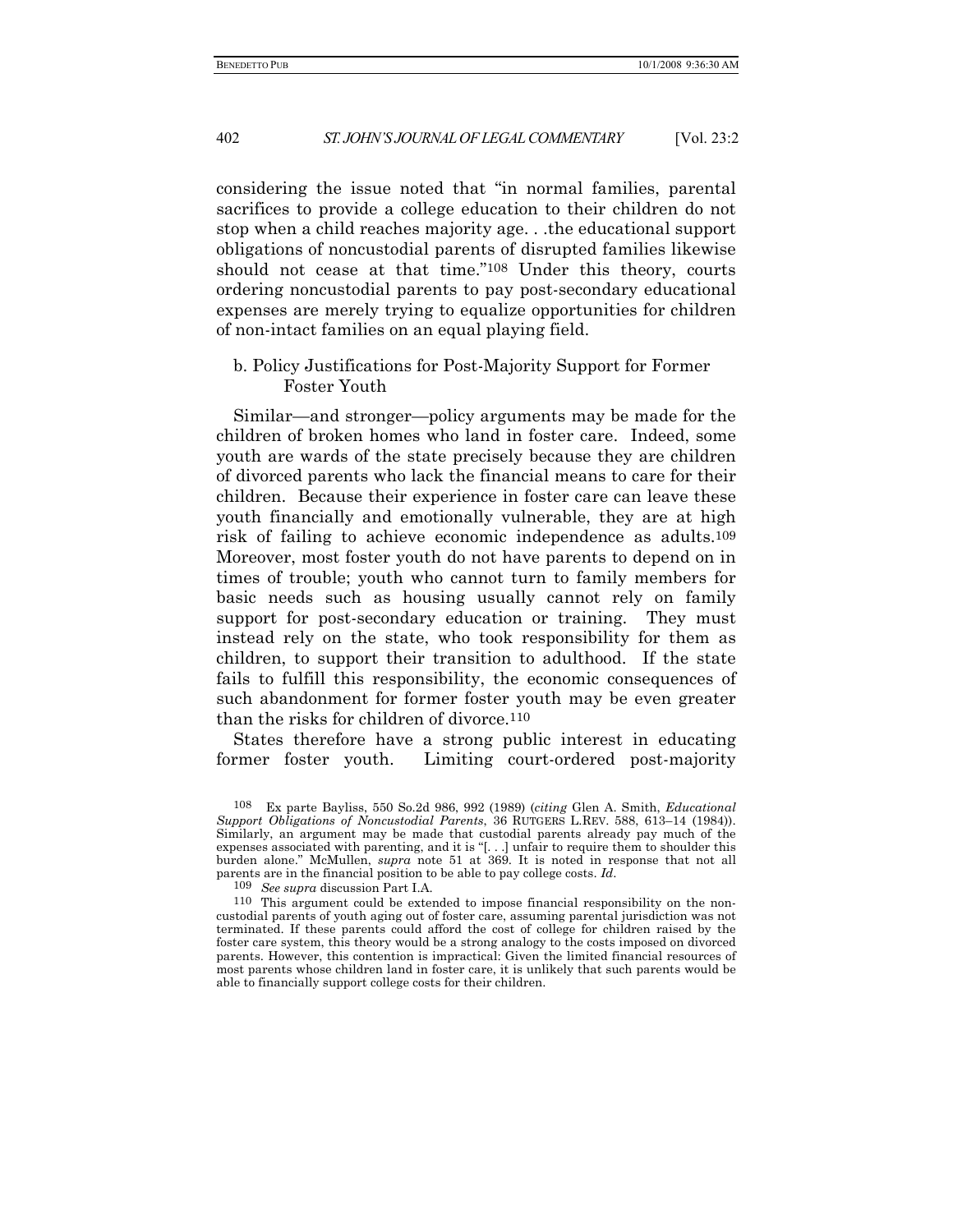educational support to apply only to children who turned eighteen while in the custody of a natural parent inhibits the desirable social goal of creating an educated citizenry. Moreover, it allows the state, who assumes a parental role for children in foster care, to escape the parental obligations imposed on every other parent in some jurisdictions. The same educational opportunities provided to children of divorce should be available to children of foster care.111 In addition, state failure to support the post-secondary educational or training expenses of former foster youth places them at risk of becoming a permanent economic underclass—which will ultimately cost states significantly more in long-term expenses.<sup>112</sup>

### III. PROPOSAL: STATE FUNDING FOR POST-SECONDARY EDUCATIONAL EXPENSES OF FORMER FOSTER YOUTH

States assuming custody of foster children operate under a constitutional obligation to protect such youth from harm. States also assume a parental role for foster children, and "the privilege of parenthood carries with it the duty to assure a necessary education for children."113 For most youth aging out of foster care, like other children from non-intact families, some type of post-secondary education or vocational training will likely be necessary to achieve successful independence.114 Therefore, just

112 *See supra* Part I.B*.*; *see also infra* Part IIIV.C.

113 Newburgh v. Arrigo, 443 A.2d 1031, 1038 (1982).

114 *See supra* Part I.B*.* It is certainly true that some young adults emancipating from the foster care system do not wish to attend post-secondary education or vocational training. Others may be ineligible for post-secondary education because they have not yet completed high school.

<sup>111</sup> Thirteen states currently allow courts to award post-secondary educational expenses to be paid by a non-custodial parent, but do not provide state-funded tuition waivers for emancipated foster youth: Alabama, Colorado, Illinois, Iowa, Indiana, Mississippi, Missouri, New York, North Dakota, Oregon, Vermont, Georgia, and Hawaii. *See* CRS Report, *supra* note 68, at 8. *See also* Law Offices of Raj Bains, P.S.C., *An Evaluation of Post-Secondary Educational Support on a State-By-State Basis*, DIVORCENET.COM, July 17, 2004, http://www.divorcenet.com/states/washington/wa\_art02. Oregon and Georgia offer tuition assistance but not tuition waivers. CRS Report, *supra*  note 68, at 8. Notably, states which provide post-majority support to children of divorce but do not provide state-funded educational support to children raised by the foster care system are creating an inherently unequal structure, which could raise equal protection concerns. Youth reaching the age of majority with at least one parent able to pay child support may have their post-secondary educational expenses ordered by a court. In contrast, youth with the foster care system as their parent will have no such access to court-ordered post-secondary expenses. Indeed, depending on the state in which the youth ages out of care, the youth's educational support may be limited to receiving only the \$5,000 federal ETV voucher with no additional state funds.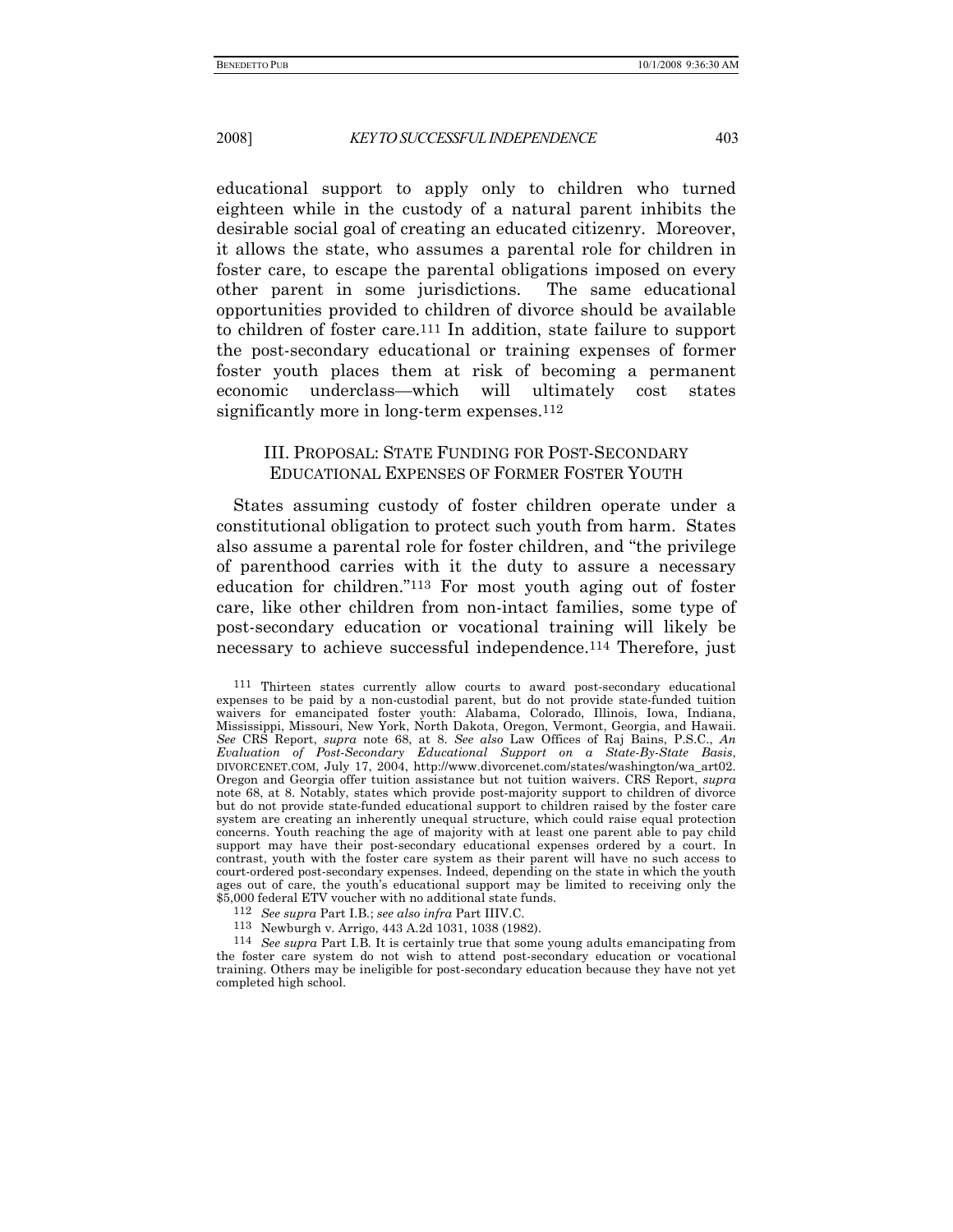as many states recognize the need for divorced parents to provide educational support for children of broken homes, states themselves should fund post-majority educational opportunities for children raised in state custody.

Government programs could provide post-secondary education and training programs to foster youth in a number of ways. First, the federal government could take a more active role in ensuring the educational success of youth leaving foster care. For example, Congress could amend the Chafee Act to require states to waive fees and tuition at public colleges, universities, and vocational training programs for emancipated foster youth. Additional Chafee conditional funds could be allocated for this purpose to assist states with the cost of such waivers.

While federal action in this area would certainly be an effective way to enforce state-funded educational opportunities for former foster youth, it would also raise concerns. The Chafee Act is designed to provide flexibility to states; a mandate to states to waive all public educational fees and tuition would arguably go against the spirit of the law. A risk also exists that states wishing to avoid tuition waivers would choose to forego Chafee Act funds entirely.

Additionally, some states are already failing to serve all youth entitled to Chafee funds.115 The potential for state misuse of Chafee funds in the area of education would be especially problematic for students enrolled in college or vocational programs. A student might miss a semester or an entire academic term due to a state's inability to administer funds or a conflict between states and the federal government over funding, which could derail a youth's educational success.

Thus, a federal amendment to the Chafee Act requiring states to waive fees and tuition for public educational programs would likely not be the most successful method to provide educational opportunities to former foster youth.116 Rather, a state-by-state

<sup>115</sup> CRS Report, *supra* note 68, at 3 (In 2003, one-third of states reported "[. . .] serving less than half of eligible youth" with Chafee funds; child welfare administrators and youth interviewed by federal government officials "said that they were unaware of the [Chafee] services [available to them].").

<sup>116</sup> A federal amendment to the Chafee Act could create a federal loan system, with foster youth applying directly to the federal government for post-majority educational funds. This would eliminate the complication of state implementation of funds. However, Congress would need to create an administrative body to distribute such funds directly to youth, which would go beyond the structure of the existing Chafee Act.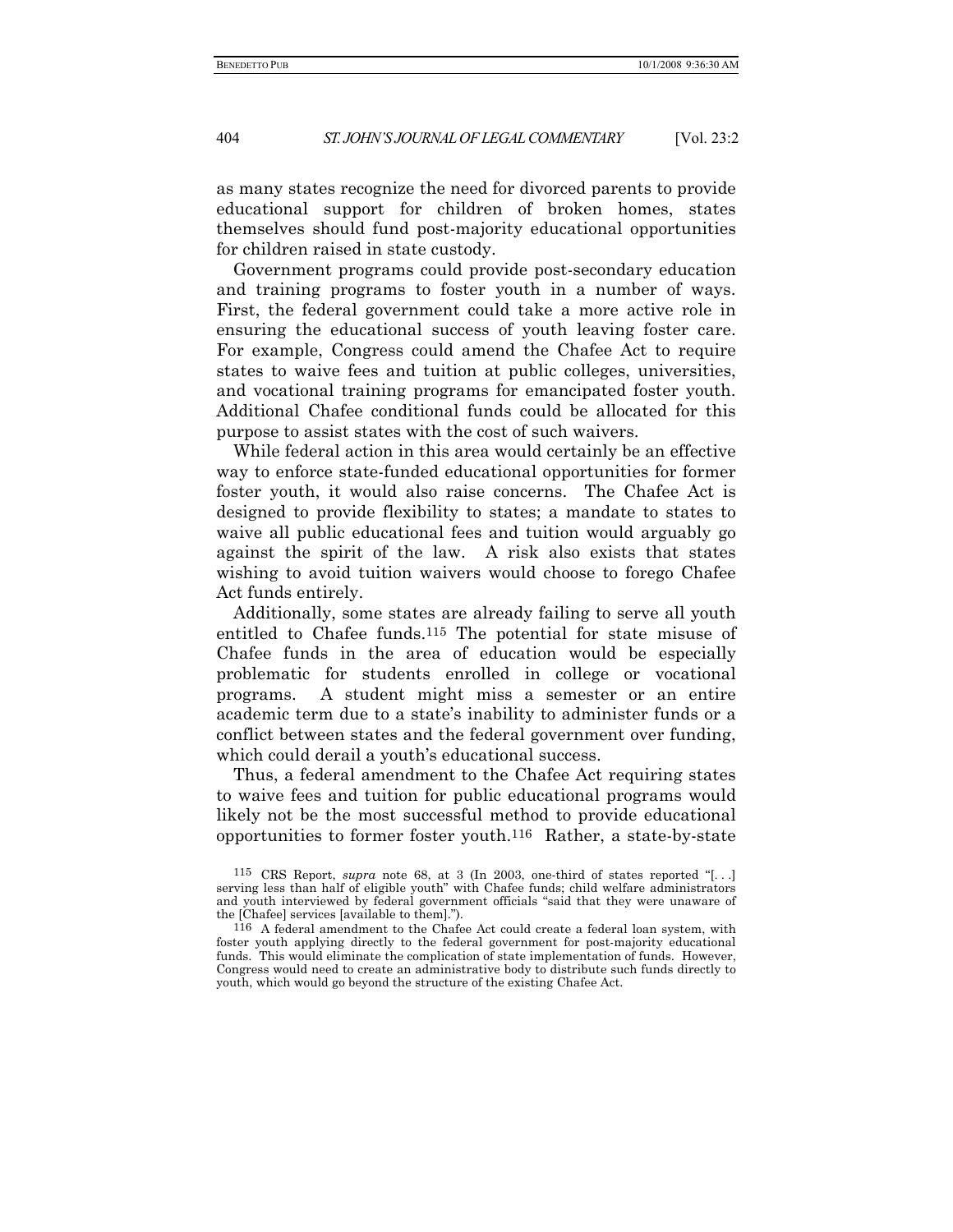legislative advocacy approach might be a more realistic way to offer educational help to former foster youth. Relying on individual state legislatures to implement tuition waivers could be an admittedly slow process, but states may look to already existing programs as models.

#### *A. The Model: Massachusetts*

The sixteen states already providing free tuition and fee waivers for former foster youth should be applauded.<sup>117</sup> Each of these states, however, offers a different level of financial support while many other states offer none. States legislatures could look to Massachusetts for an existing practical and effective model of post-secondary educational and training support for former foster youth.

Massachusetts provides free tuition at any one of the 29 state or community colleges and state universities to current or former foster children between the ages of 17 and 24.118 To be eligible, the youth must have been in state custody for at least a year and neither adopted nor returned home.119 Youth must be enrolled in the institution full-time, and must contribute to educational expenses through work study programs.120

In addition to waiving fees and tuition, Massachusetts also offers financial aid grants to cover expenses for current and

118 MASS. BD. OF HIGHER EDUC., OFFICE OF FIN. ASSISTANCE, DSS TUITION WAIVER FOR FOSTER CARE CHILD., *available at* http://www.osfa.mass.edu/default.asp?page= fosterChildWaiver (last visited Feb. 26, 2008) [hereinafter MASSACHUSETTS TUITION WAIVER]. The age of majority in Massachusetts is eighteen. MASS. GEN. LAWS Ch. 4, § 7.

119 The state offers a similar tuition waiver for all youth age 24 and under who were adopted out of the Department of Social Services. *See* MASS. BD. OF HIGHER EDUC., OFFICE OF FIN. ASSISTANCE, DSS ADOPTED CHILD. TUITION WAIVER, *available at*  http://www.osfa.mass.edu/default.asp?page=adoptedChildWaiver (last visited Feb. 26, 2008). In addition, the William Warren Scholarship program provides scholarships ranging from \$250 to \$4000 for educational and vocational programs to any youth under age 25 for was in DSS care or custody for at least one year. CRS Report, *supra* note 68, at 42.

120 MASSACHUSETTS TUITION WAIVER, *supra* note 118.

<sup>117</sup> *See* discussion *supra* Part II.C. Some states, such as Michigan, offer tuition grants for the children of deceased or disabled veterans. The Children of Veterans Tuition Grant Act provides scholarship assistance for up to four years and a total of up to \$11,200. *See also* MICH. DEP'T OF TREAS., OFFICE OF SCHOLARSHIPS & GRANTS, CHILD. OF VETERANS TUITION GRANT FACT SHEET: ACAD. YEAR 2008–09 (June 2008) *available at* www.michigan.gov/documents/FactSheetCVTG\_150216\_7.pdf. To be eligible, students must between the ages of 16 and 26, must be the adopted or natural child of a Michigan veteran, and must be a Michigan resident for 12 months before applying for the funds. *Id.*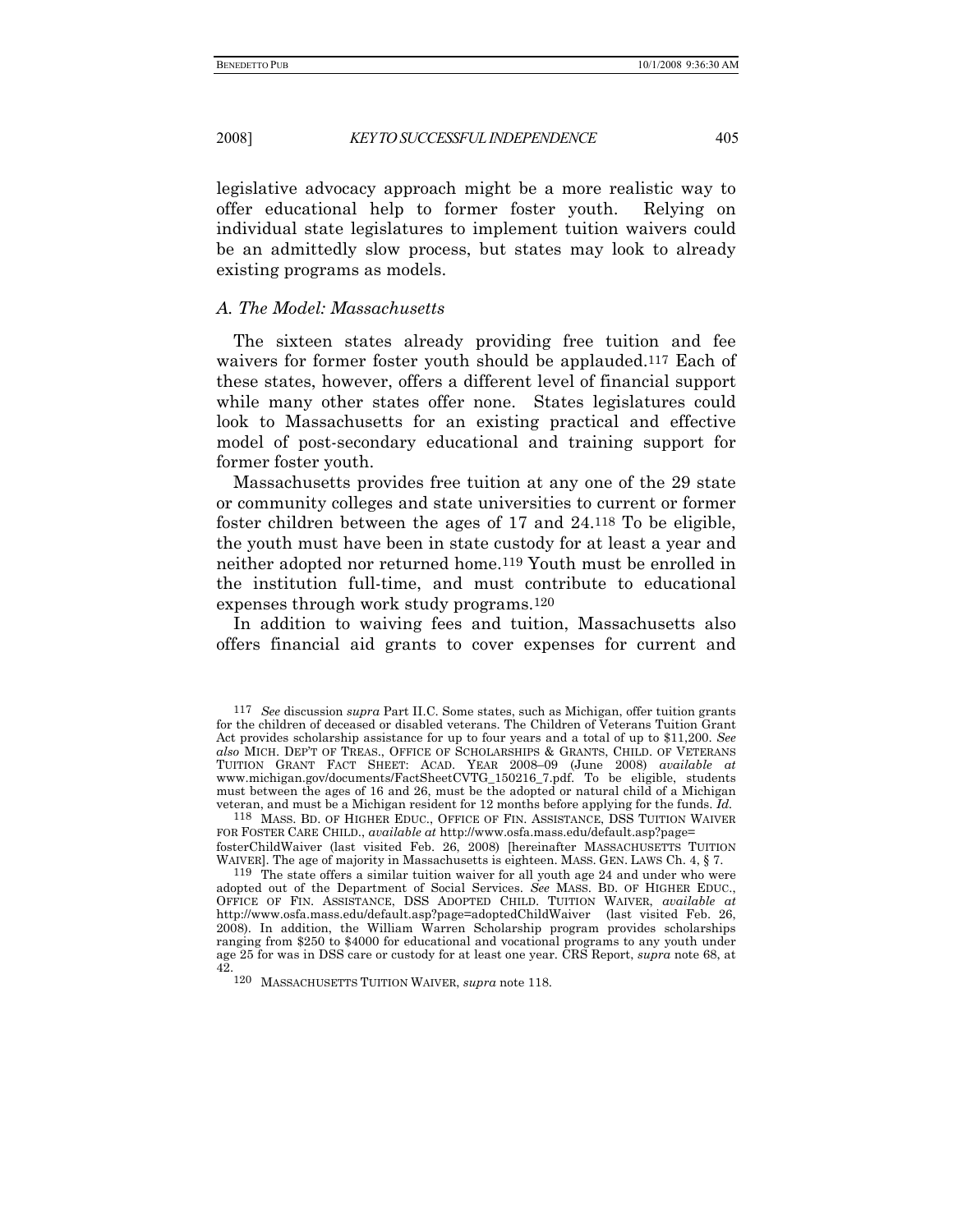former foster youth attending college.121 Youth age 24 and under who sign a voluntary agreement with the Department of Social Services establishing the terms for receiving aid, and have already exhausted financial aid opportunities, are eligible to receive up to \$6,000 annually to offset costs of higher education at any institution of higher learning throughout the continental United States.122 This grant program was funded by the Massachusetts legislature in 2001, and indicates legislative appreciation for the fact that youth must have some way to pay for living expenses while attending school full time.123

The Massachusetts model is notably successful. In 2008, Massachusetts reported to the federal government that 17% of youth discharged from foster care in 2007 were enrolled in a fouryear college, and 9% were enrolled in a post-secondary vocational training.124 These numbers present a stark contrast to California, a state which does not provide tuition waivers for four-year colleges to youth emancipating from foster care. According to California's 2007 Independent Living Program ("ILP") report, only 2.4% of California youth eligible to receive ILP services were enrolled in a four-year college and 3.5% were enrolled in vocational programs.125 The statistical outcomes therefore suggest a connection between state-funded programs and educational success. If a state provides tuition waivers to emancipating youth, it will likely have a more educated (and consequently more employable) former foster youth population.

<sup>121</sup> MASS. BD. OF HIGHER EDUC., OFFICE OF FIN. ASSISTANCE, FOSTER CHILD GRANT PROGRAM, *available at* http://www.osfa.mass.edu/default.asp?page=fosterChild (last visited Feb. 26, 2008). In July 2008, Massachusetts enacted a law waiving post-secondary educational fees for former foster youth. S 2520, 185th Leg., §§ 21-22 (Mass. 2008) (enacted).

<sup>122</sup> *Id.*

<sup>123</sup> M.G.L.A. 18B § 18.

<sup>124</sup> Chafee Foster Care Indep. Program and Educ. and Training Program, *Summary 2007*, (Mass.) (on file with author).

<sup>125</sup> ST. OF CAL., HEALTH AND HUMAN SERVS. AGENCY, DEP'T OF SOC. SERVS., INDEP. LIVING PROGRAM ANNUAL STAT. REP., FED. FISCAL YEAR OCT. 1 THROUGH SEPT. 30, a*vailable at* www.dss.cahwnet.gov/getinfo/acl07/pdf/07-43.pdf (last visited Apr. 3, 2008). 44,572 youth were eligible to receive ILP services in California during the 2007 fiscal year. *Id*. 1,576 youth were enrolled in vocational education or on-the-job training, 3,361 youth were enrolled in community colleges and 1,108 youth were enrolled in 4-year college programs. *Id.*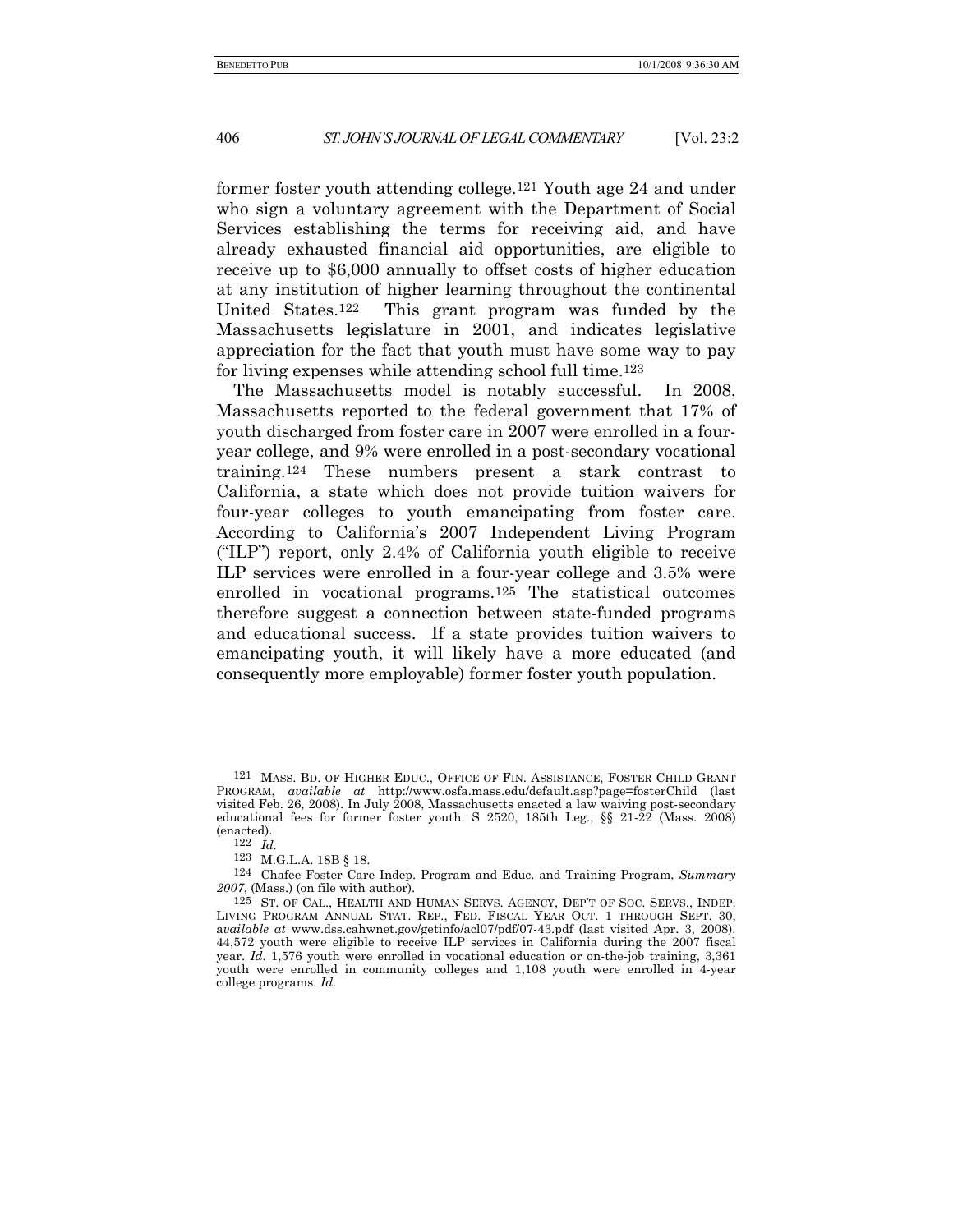#### *B. The Proposal: Educational Assistance Programs for Former Foster Youth*

To fulfill their substantive due process obligation to prepare former foster youth for adulthood, states not currently offering post-secondary educational or vocational assistance should consider the implementation of "Former Foster Youth Educational Assistance Programs." Using state funds, such programs would offer financial assistance to all emancipated foster youth wishing to pursue education in the form of public colleges, universities, or vocational schools.

The details of funding and implementation of such programs could be determined by individual states, but certain aspects of the Massachusetts model should be adopted by all states.126 First, tuition and fee waivers at public institutions are appropriate for youth who were public wards. In addition to tuition and fee waivers, some form of subsidy for living expenses must be provided to youth enrolled in full-time academic or vocational training. Support for living expenses may take the form of grants funded by the state legislature (as in Massachusetts), grants funded by state implementation of Chafee funds, or other work-study grants.

Former Foster Youth Educational Assistance Programs should extend the age of tuition waiver eligibility for former foster youth to at least 24. In this way, states would allow for the fact that not all youth are able, emotionally or otherwise, to attend postsecondary training programs immediately after emancipating from foster care. For some youth, a year or two spent trying to survive in the "real world" may increase the youth's level of maturity. A more mature student may be more likely to succeed in a rigorous college or vocational program. In this way, allowing an older youth to benefit from post-secondary educational opportunities may pave the way for greater long-term success.127

<sup>126</sup> Uniform programs throughout the states would serve youth well, particularly those youth who wish to leave their state of origin after emancipation to attend school. Implementation of similarly funded programs for former foster youth in each state would certainly be a challenge with a state-by-state legislative advocacy approach, but it is worthy of consideration.

 $127$  Foster Youth Educational Assistance Programs could design creative programs to assist former foster youth in college. For example, states could create peer support programs, such as tutoring and educational instruction to help former foster youth who may be struggling academically. Peer support programs would also serve a useful role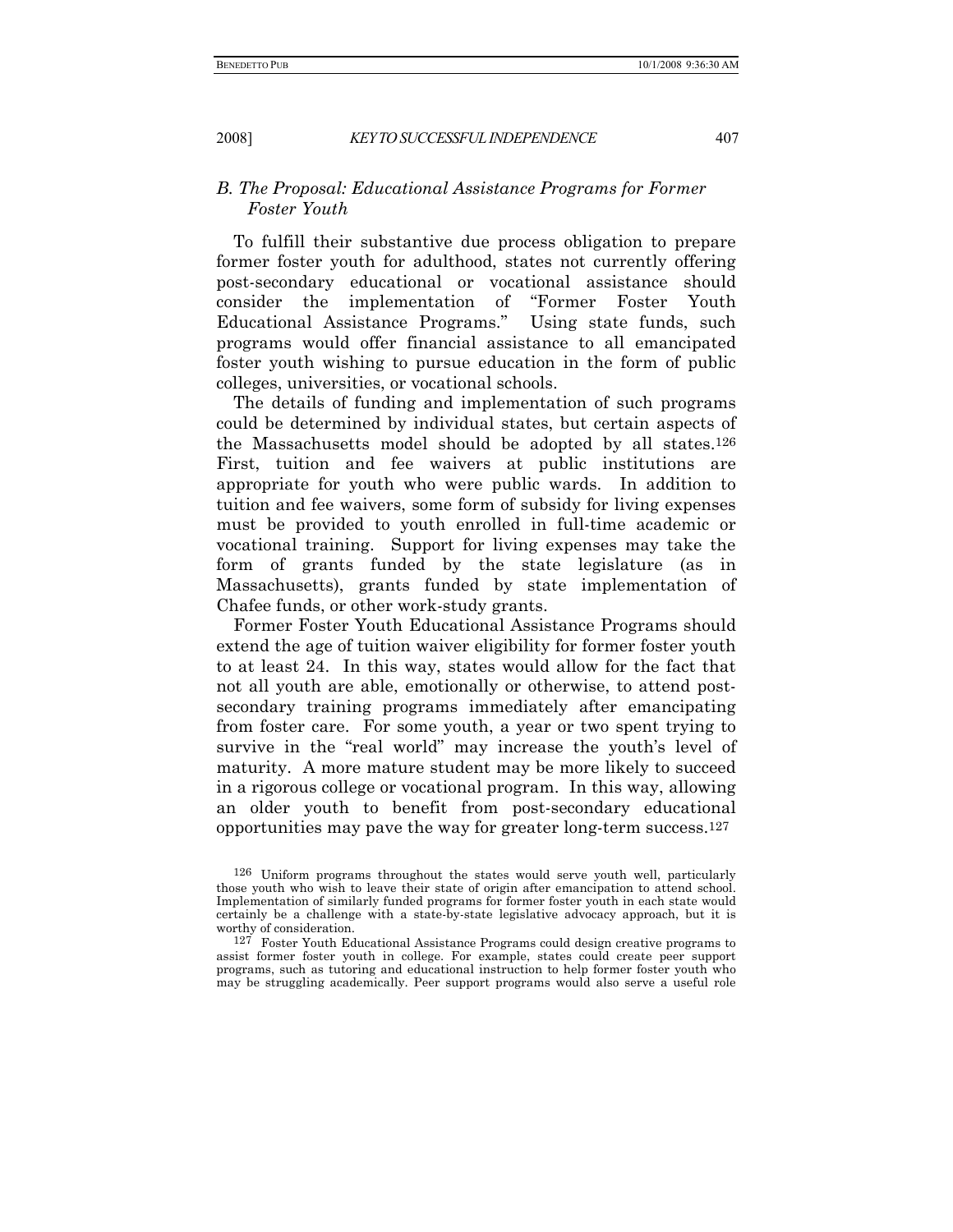States need not pay for a youth's entire educational bill, but could instead expect youth to contribute financially to the cost of their own educations. It is certainly reasonable to require students to exhaust all financial aid opportunities before receiving state funds. In addition, a work-study requirement would be an integral part of the Foster Youth Educational Assistance Program. Many American college students must work in some way to be able to afford college.128 Requiring former foster youth to work in order to receive financial support would place these students on an equal footing with their fellow students.Moreover, work-study programs often provide students with the opportunity to obtain work experience and professional contacts. A work-study requirement would also compensate costs for the state, and would enable former foster youth to assume some responsibility for the cost of their educational programs.

Providing access to higher education for former foster youth will clearly benefit this population, who will be better prepared to achieve self-sufficiency as adults, but it will also benefit states. First, as discussed in Part III.C. *infra*, educated former foster youth will be less likely to impose costs on the state in the form of government benefits, such as unemployment or housing benefits, or incarceration costs. Thus, as this population becomes more independent, states will obtain significant financial savings. Furthermore, implementation of Former Foster Youth Educational Assistance Programs furthers the public policy goal of creating an educated citizenry. As they become self-sufficient adults, former foster youth will be in a better position to contribute economically to the larger society.

#### *C. Arguments Against Former Foster Youth Educational Assistance Programs*

State legislation providing post-secondary educational opportunities for former foster youth will remove some of the significant barriers facing youth when they reach "the real

connecting former foster youth with their fellow college students, thereby offering a support network to students experiencing stressful college experiences.

<sup>128</sup> BUREAU OF LAB. STAT., COLLEGE ENROLLMENT AND WORK ACTIVITY OF 2006 HIGH SCHOOL GRADUATES, *available at* http://www.bls.gov/news.release/hsgec.nr0.htm (last visited Apr. 3, 2008) ("40.8 percent [of full-time college students] were in the labor force, either working or looking for work, in October 2006.... 81.0 percent of part-time college students were in the labor force.").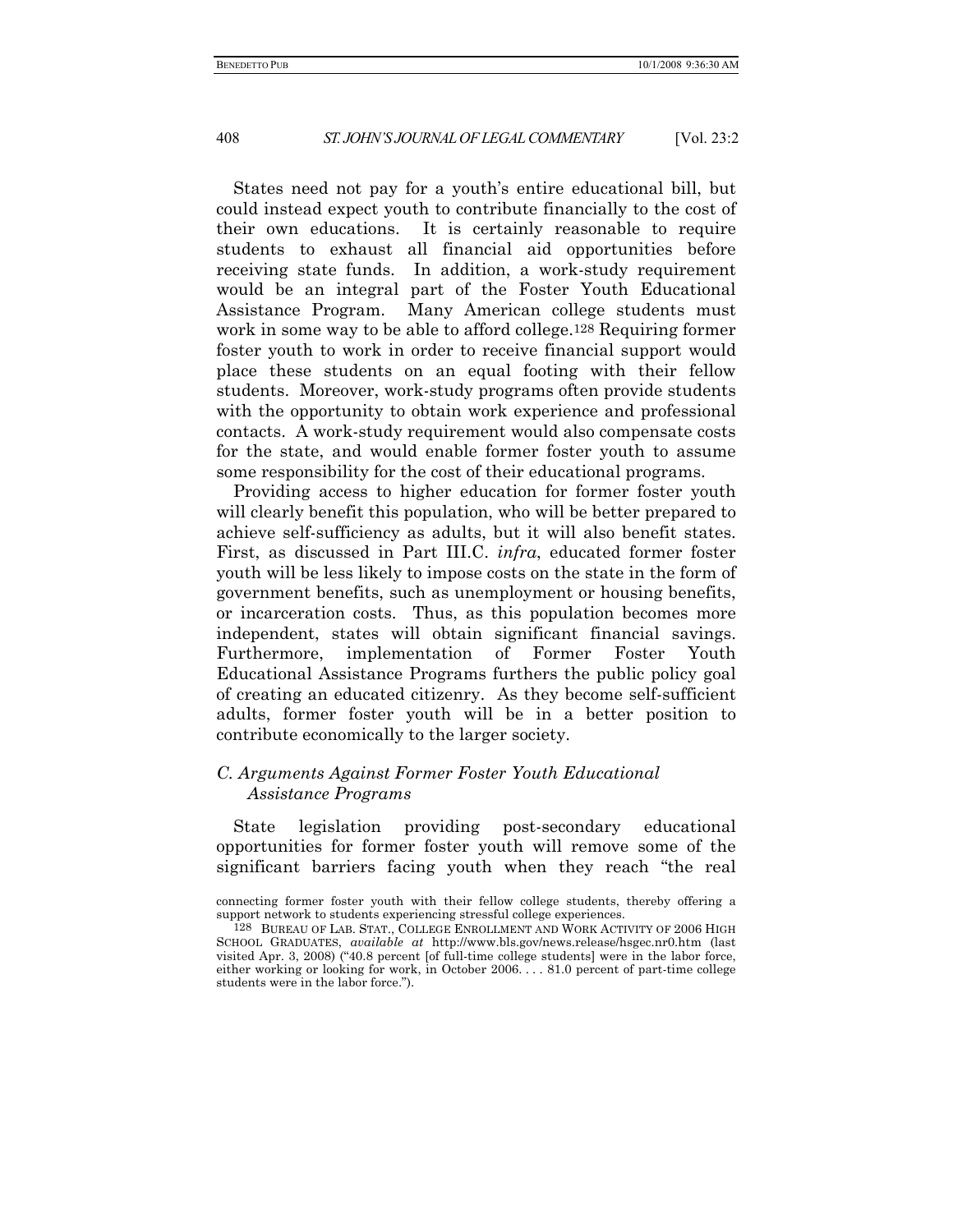world." The most likely argument in opposition to such statutes is cost: state legislatures may be concerned about the price of granting tuition waivers and living expenses for former foster youth attending public institutions.

However, the cost of educating former foster youth is far outweighed by the potential for long-term savings. Society pays for its failure to properly prepare youth for emancipation in the form of public assistance, homeless aid, health care for the indigent, loss of taxable income, and incarceration.129 One study showed that society would save \$1.7 to \$2.3 million for each "high risk" youth that is "saved."130

Given the high proportion of former foster youth who spend some time incarcerated after emancipation, it is reasonable to compare the costs of education with the costs of incarceration paid by the state. For example, the average cost of attending a 4 year program at a public institution within the University of California system, including room and board, was approximately \$21,000 per year in 2005-2006.131 During the same time period, 2005-2006, the average cost of incarceration in a California State Prison was \$36,016.132 These figures do not account for the "more important but harder to quantify" cost of losing potentially educated and skilled members of the workforce in California.133 A state choosing to support its vulnerable youth in the form of preventive measures such as education, rather than remedial measures like incarceration, will ultimately save significant funds.

A second concern for states funding post-secondary educational opportunities for former foster youth is the risk that parents would place their children into foster care in order for the states to pay college or vocational training expenses when the youth reach the age of majority. Additionally, states with comprehensive post-secondary educational programs for former

133 Delgado, *supra* note 21, at ii.

<sup>129</sup> Delgado, *supra* note 21, at 2.

<sup>130</sup> Magyar, *supra* note 94, at 603 (*citing* Mark A. Cohen, *The Monetary Value of Saving a High-Risk Youth,* 14 J. QUANTITATIVE CRIMINOLOGY 5, 27 (1998)).

<sup>131</sup> CAL. POST-SECONDARY EDUC. COMM'N, THE AFFORDABILITY CHALLENGE IN CAL. HIGHER EDUCATION: OPTIONS FOR CHANGE, (Jan. 2007) *available at* http://eric.ed.gov:80/ ERICDocs/data/ericdocs2sql/content\_storage\_01/0000019b/80/27/fd/a4.pdf.

<sup>132</sup> Urban Strategies Council, *The Rising Costs of Incarceration: Criminal Investment Decisions,* www.urbanstrategies.org/programs/csj/documents/CostsofIncarcerationFlyer\_ 08.06.07\_BH.pdf (last visited February 28, 2008).